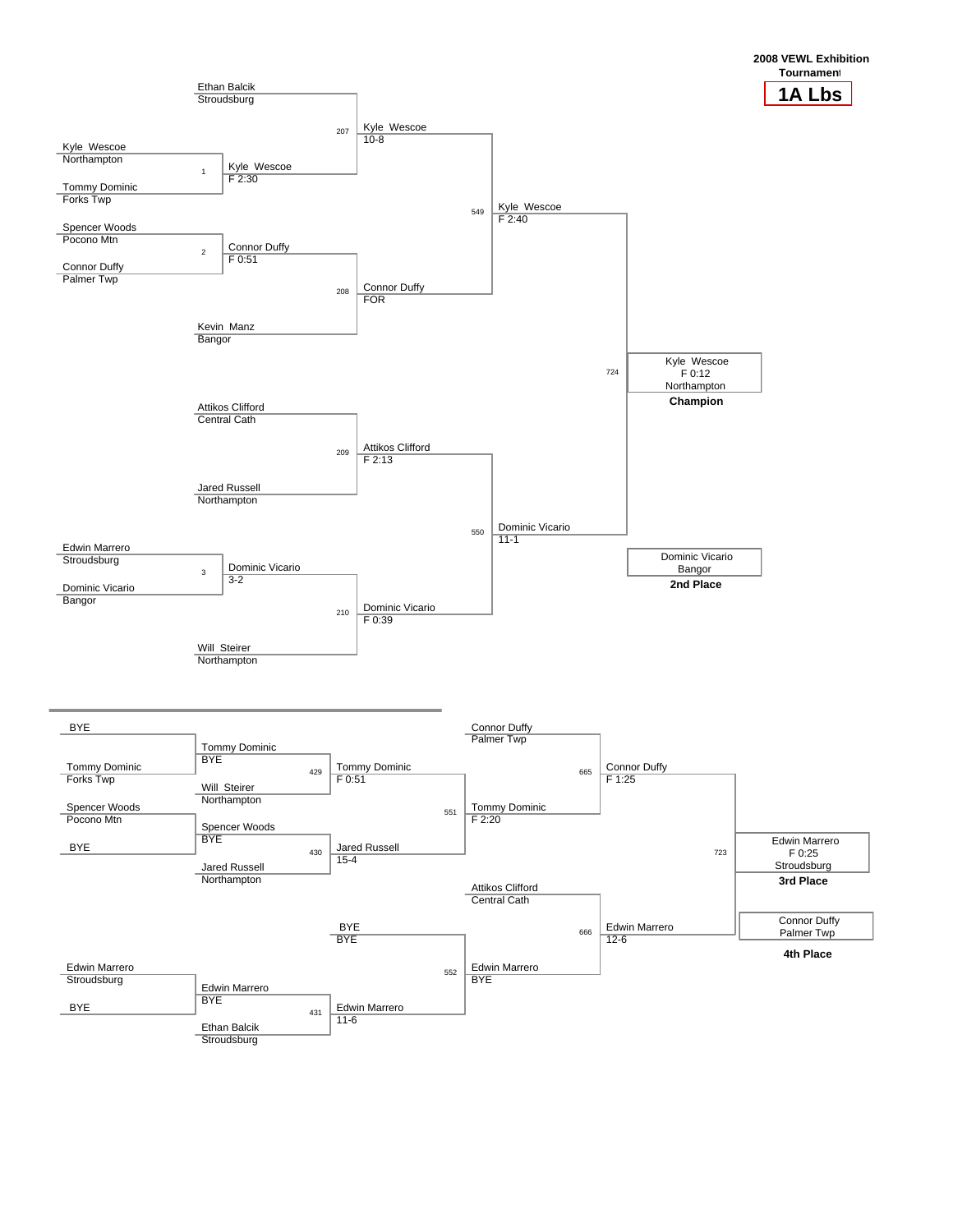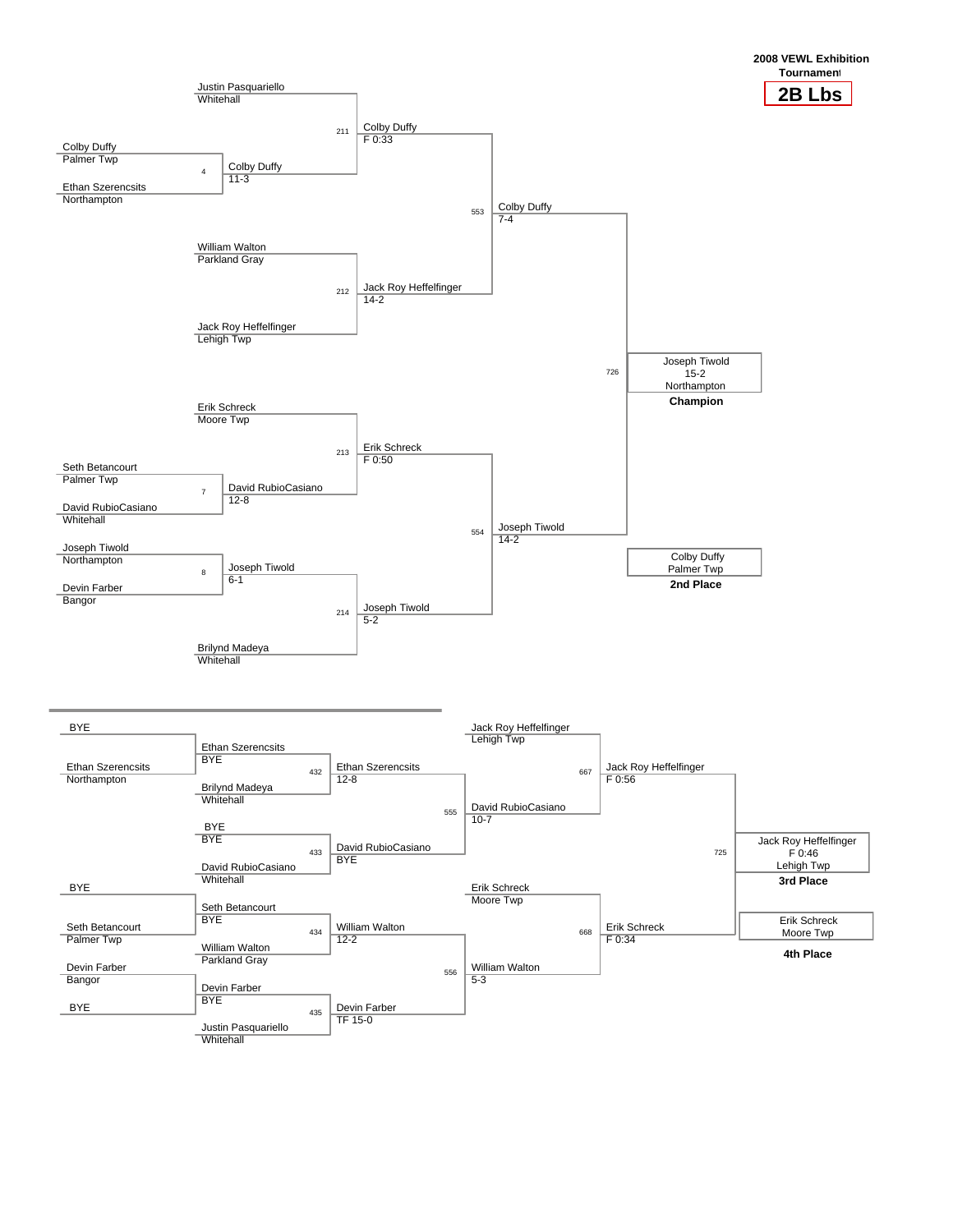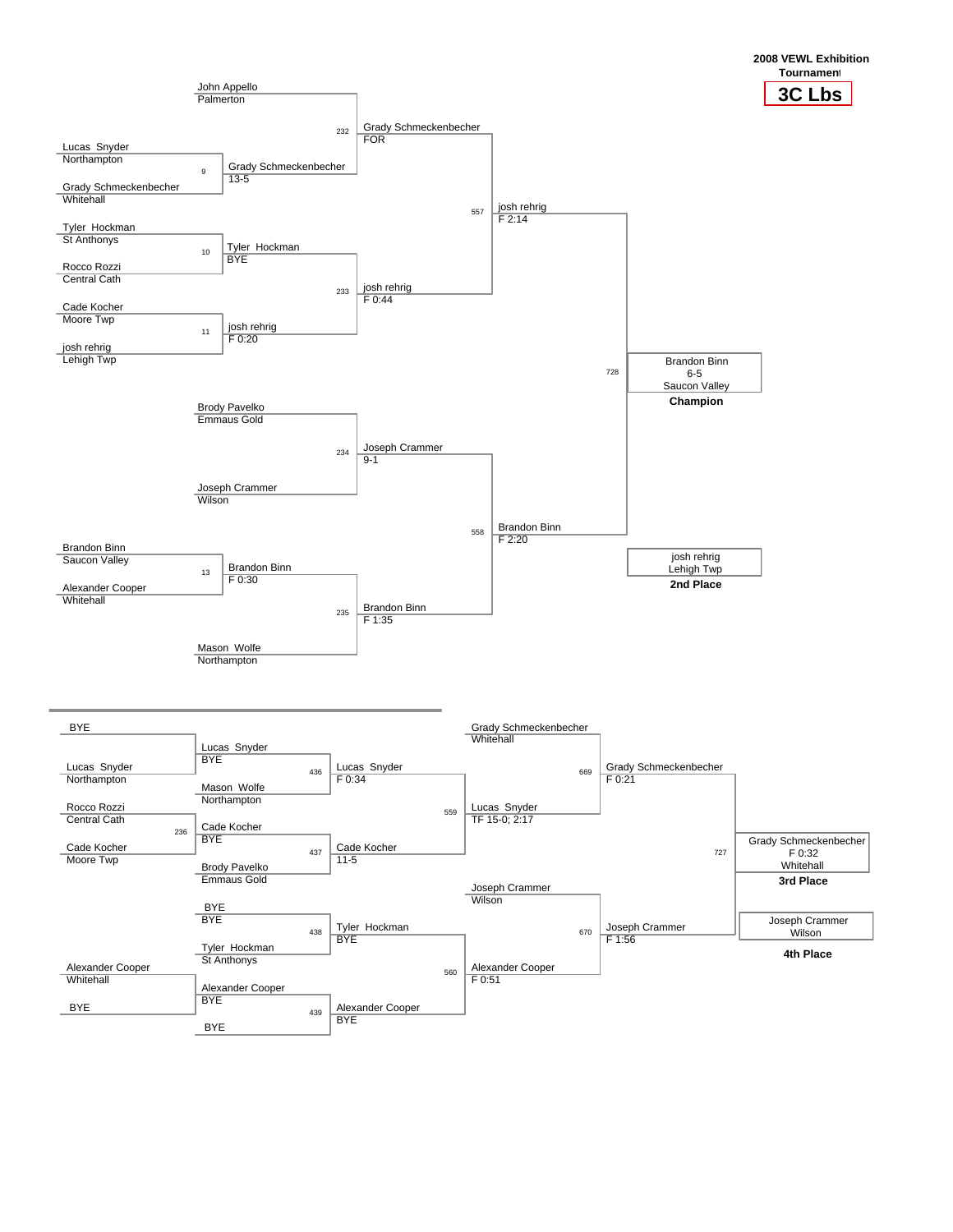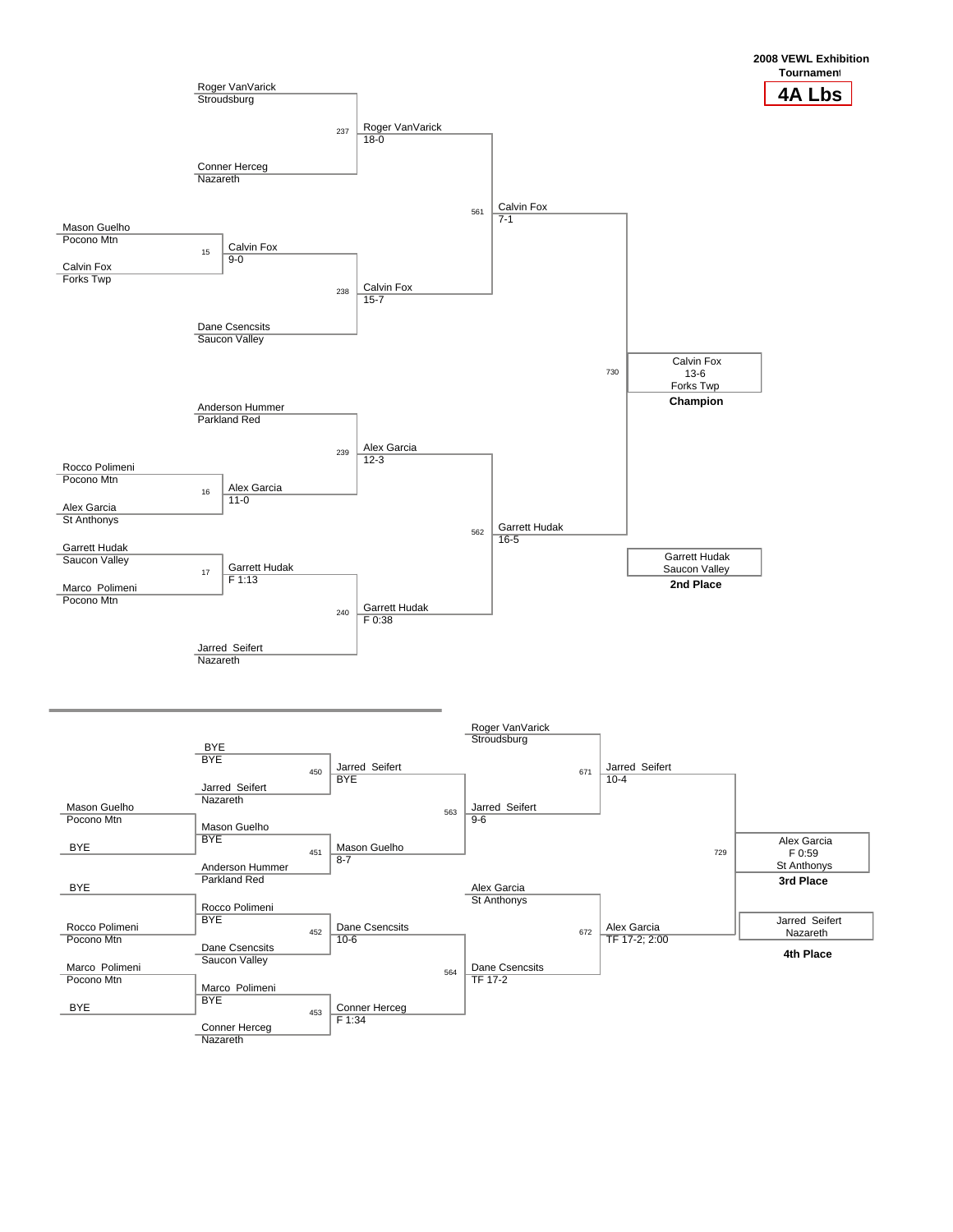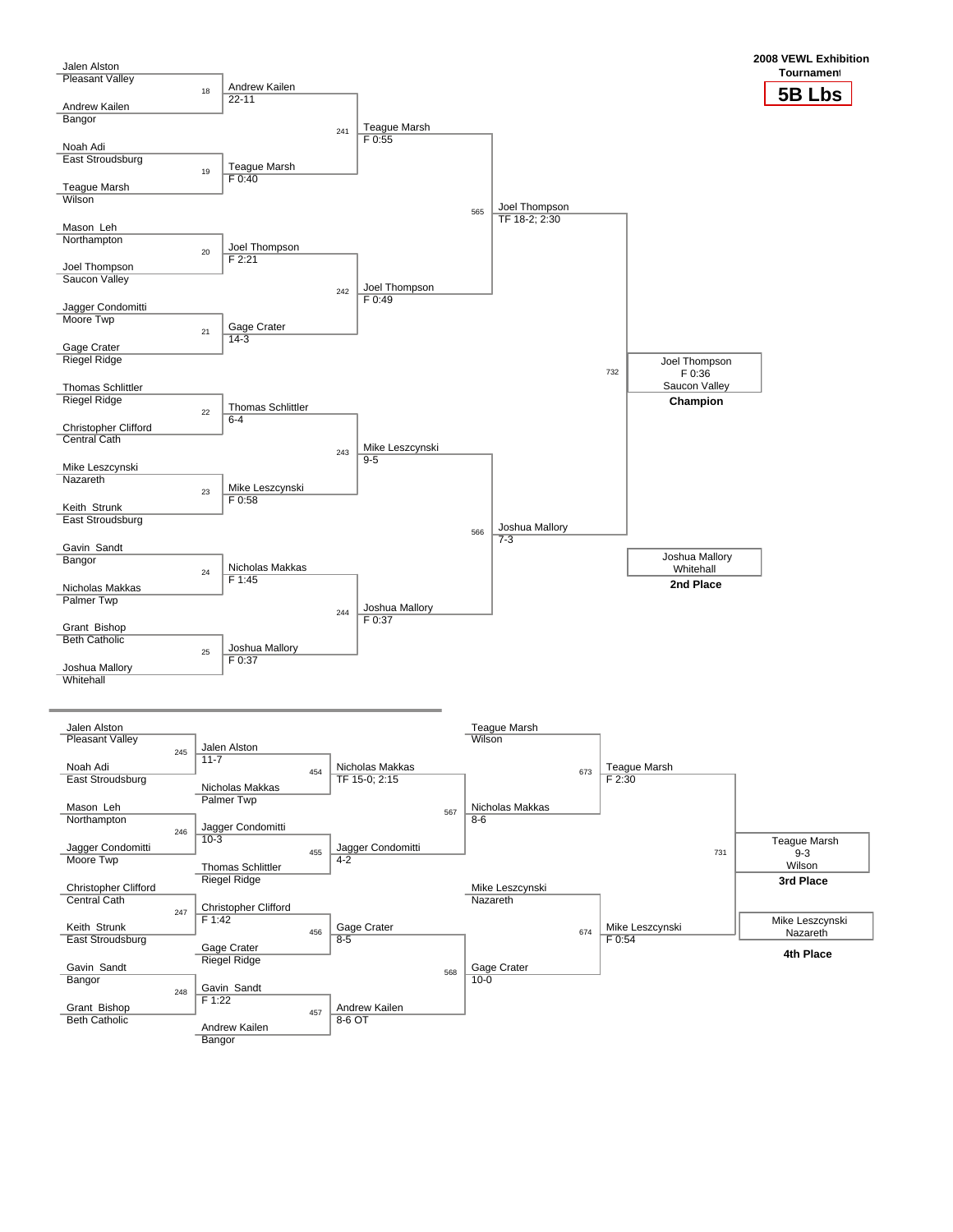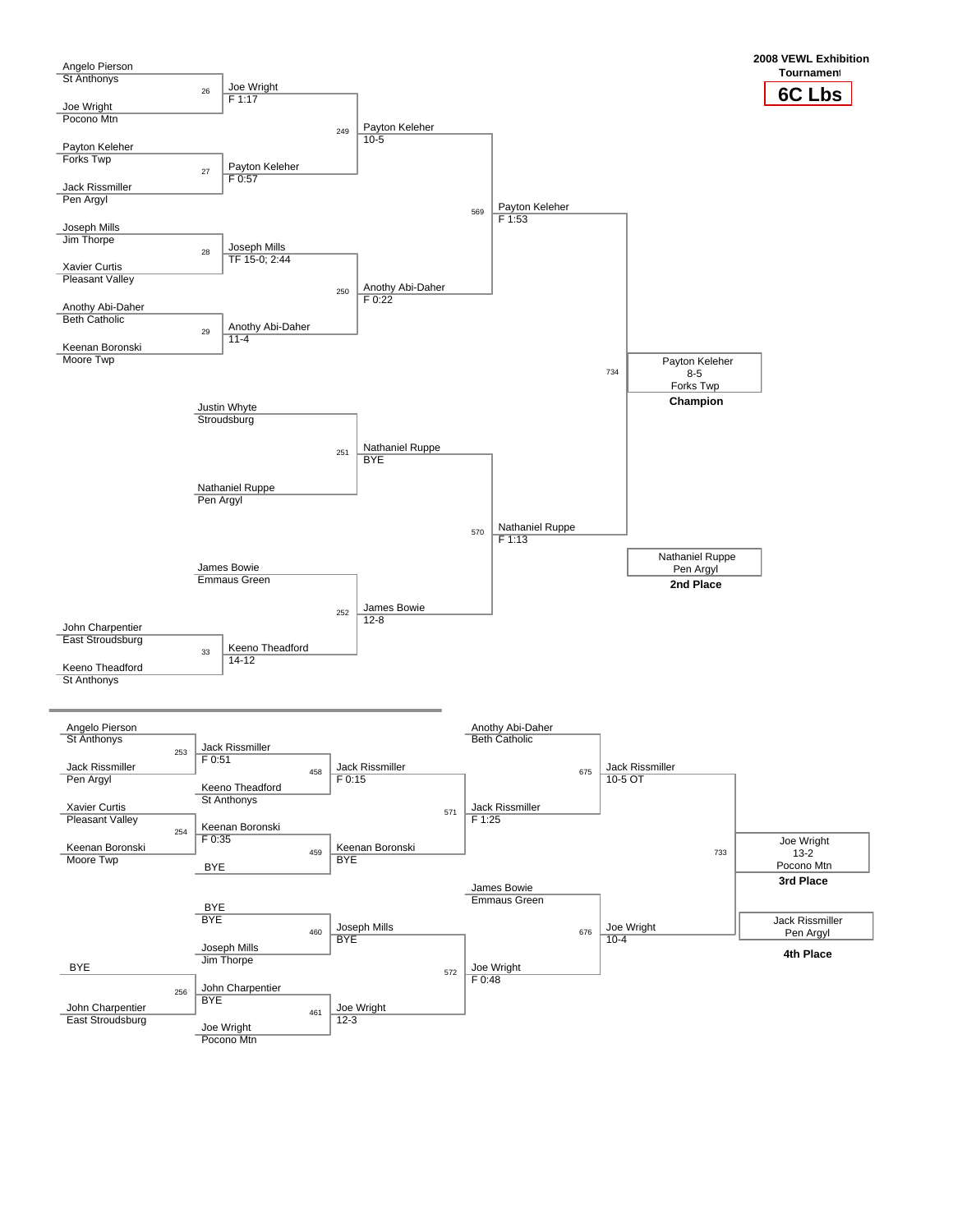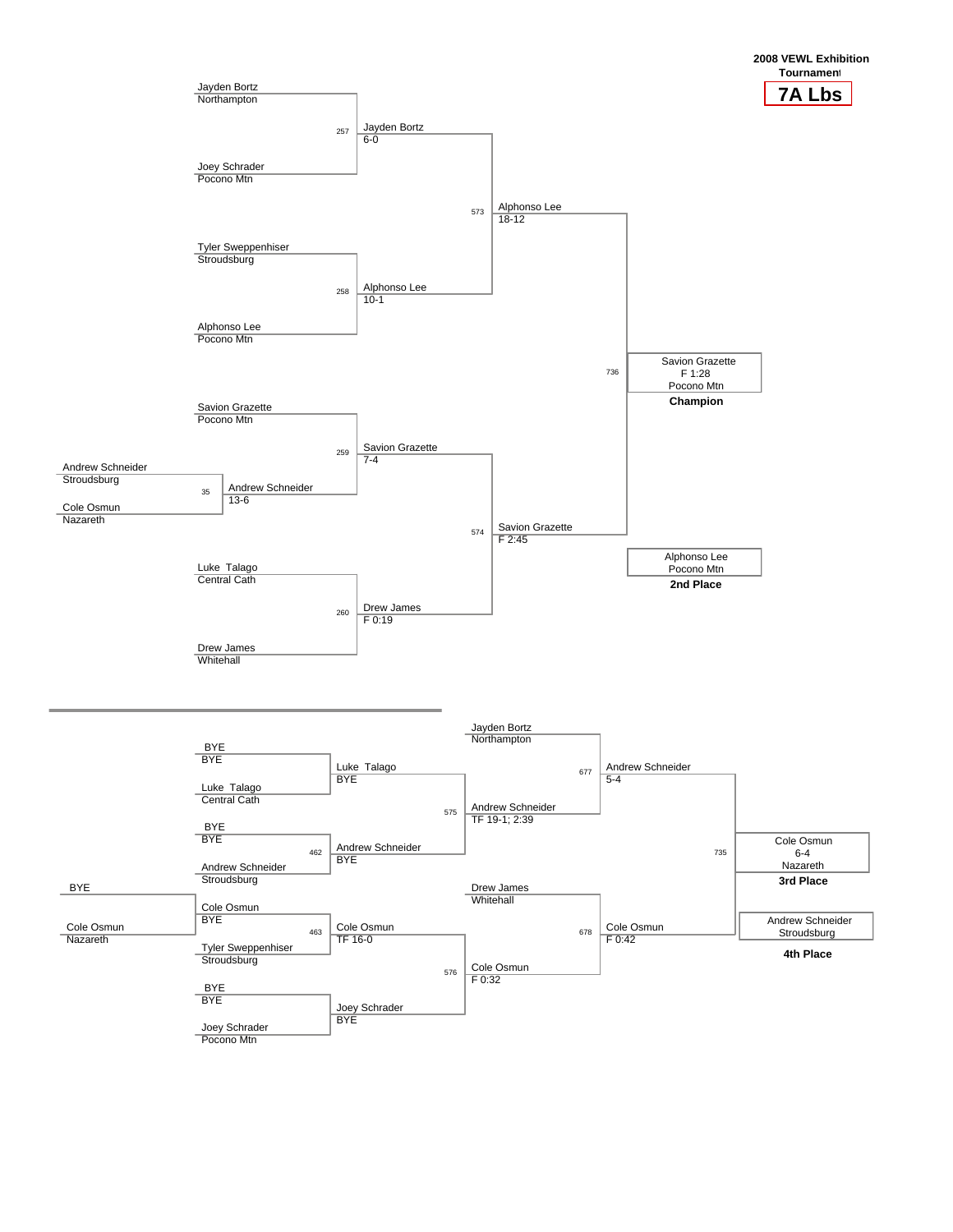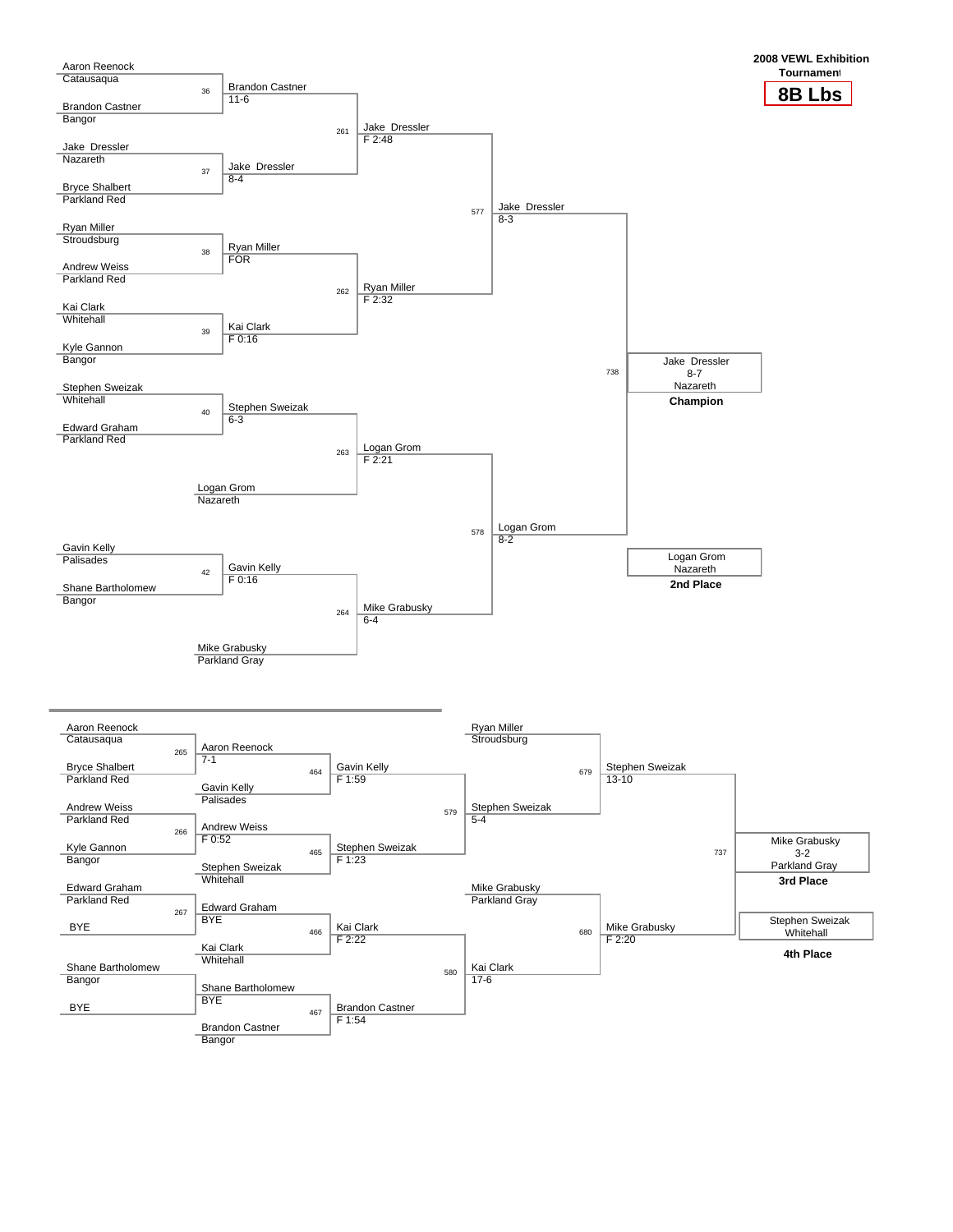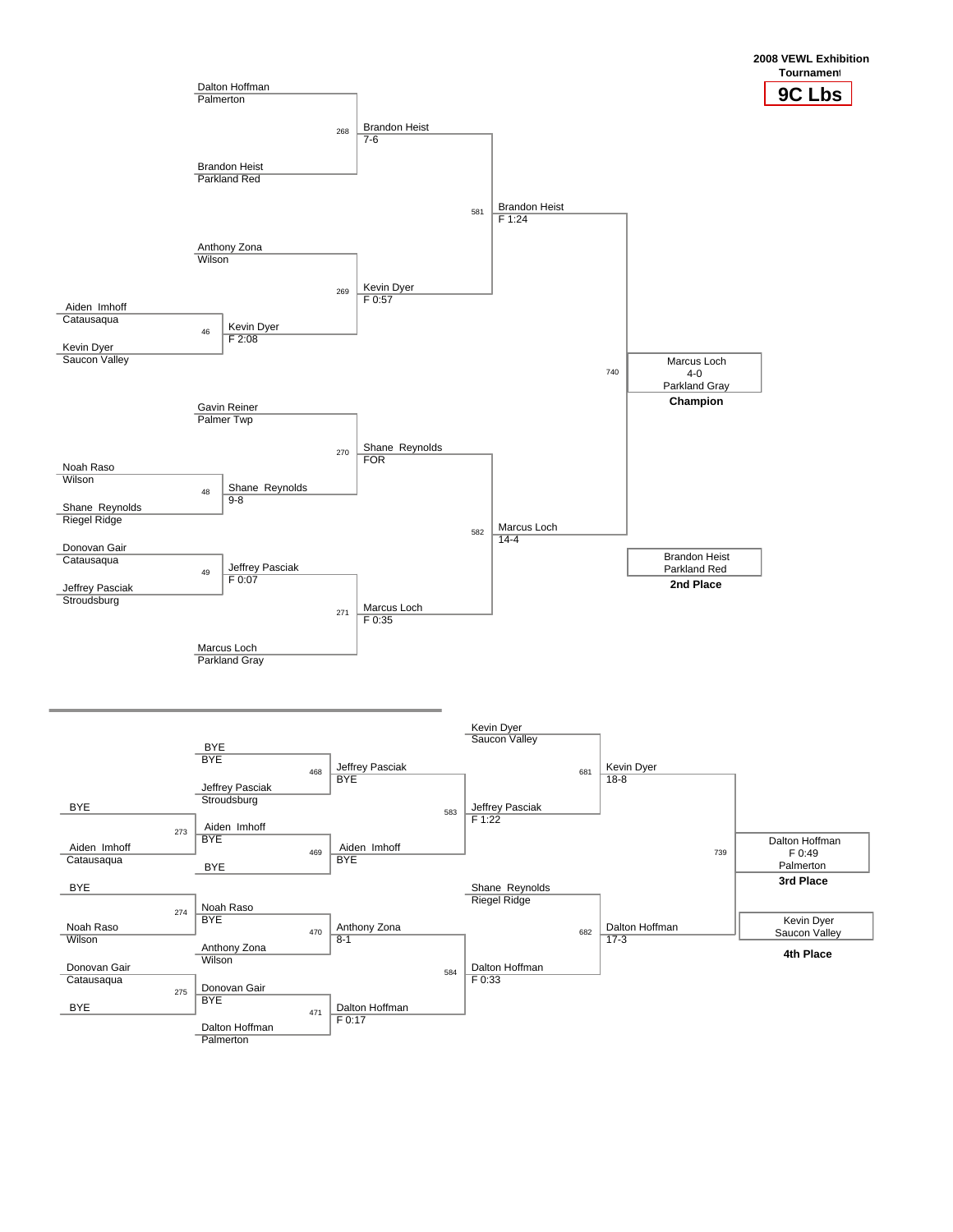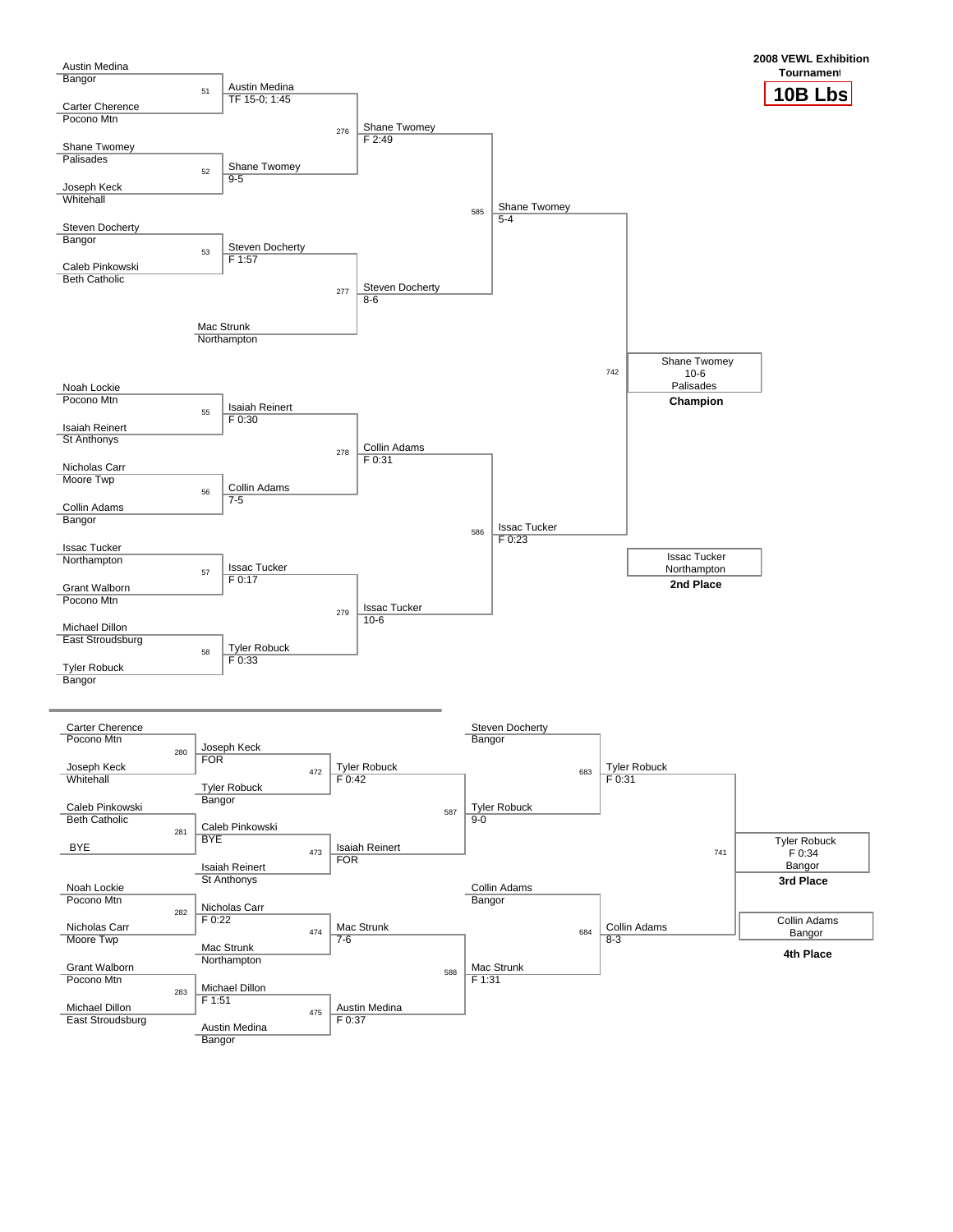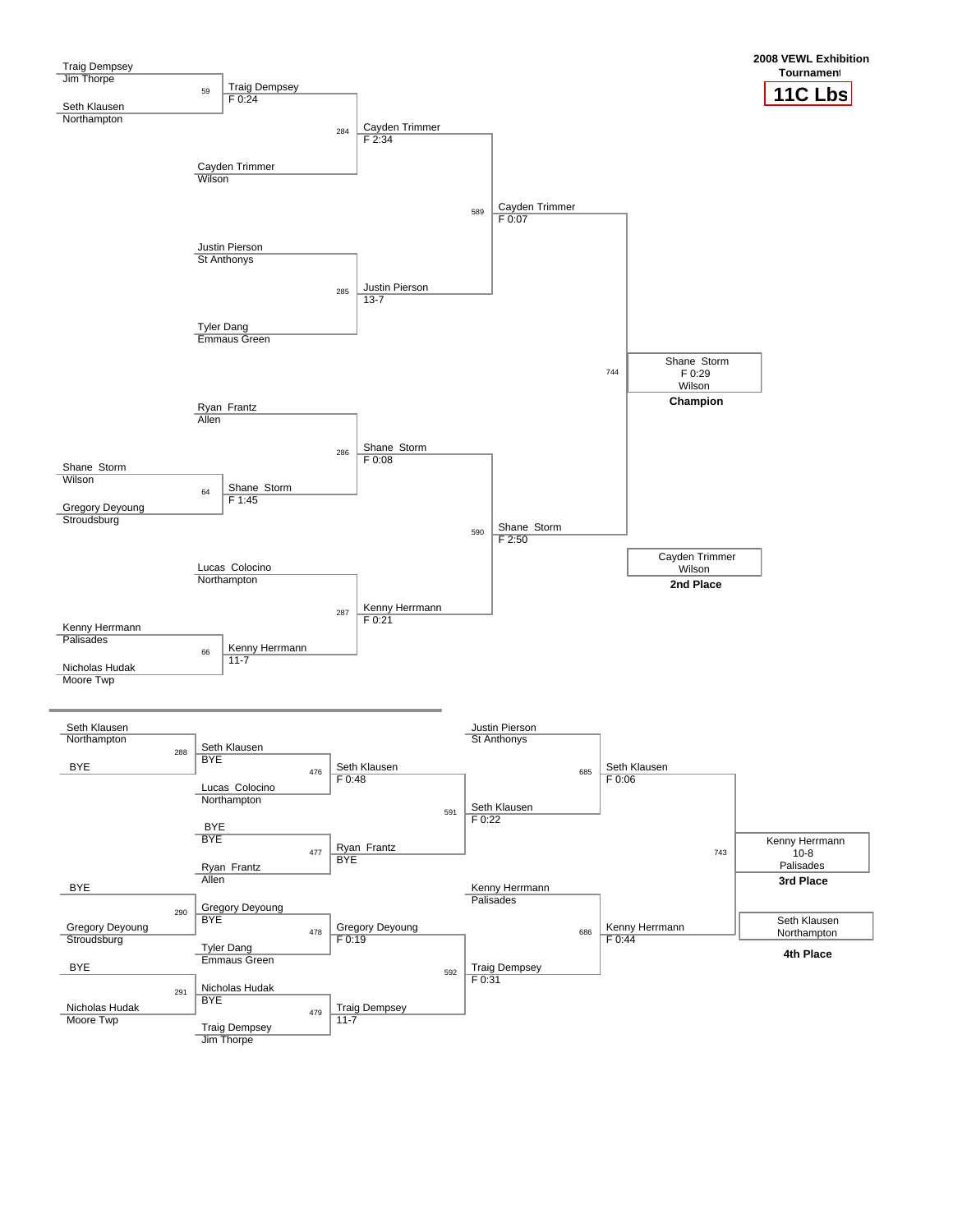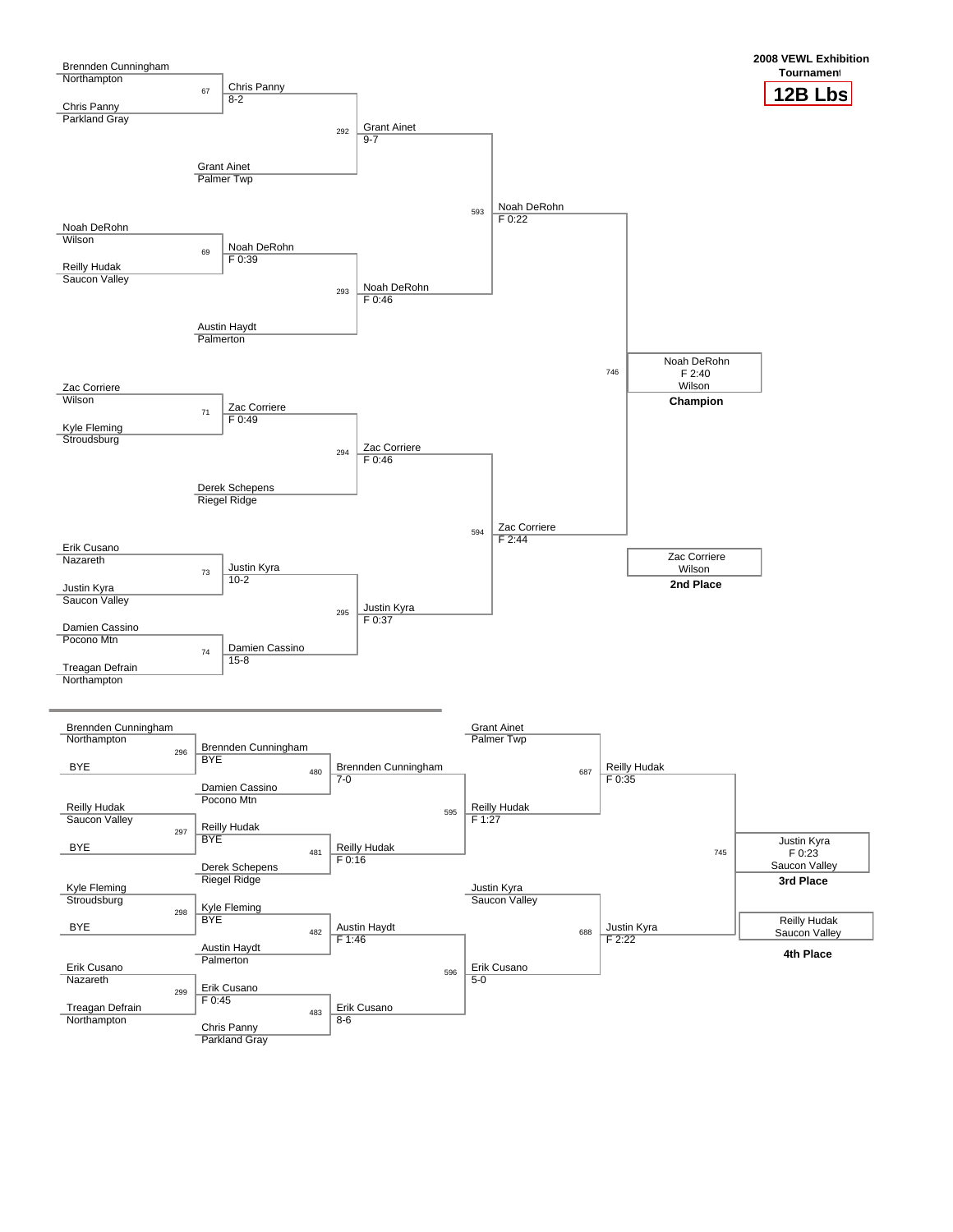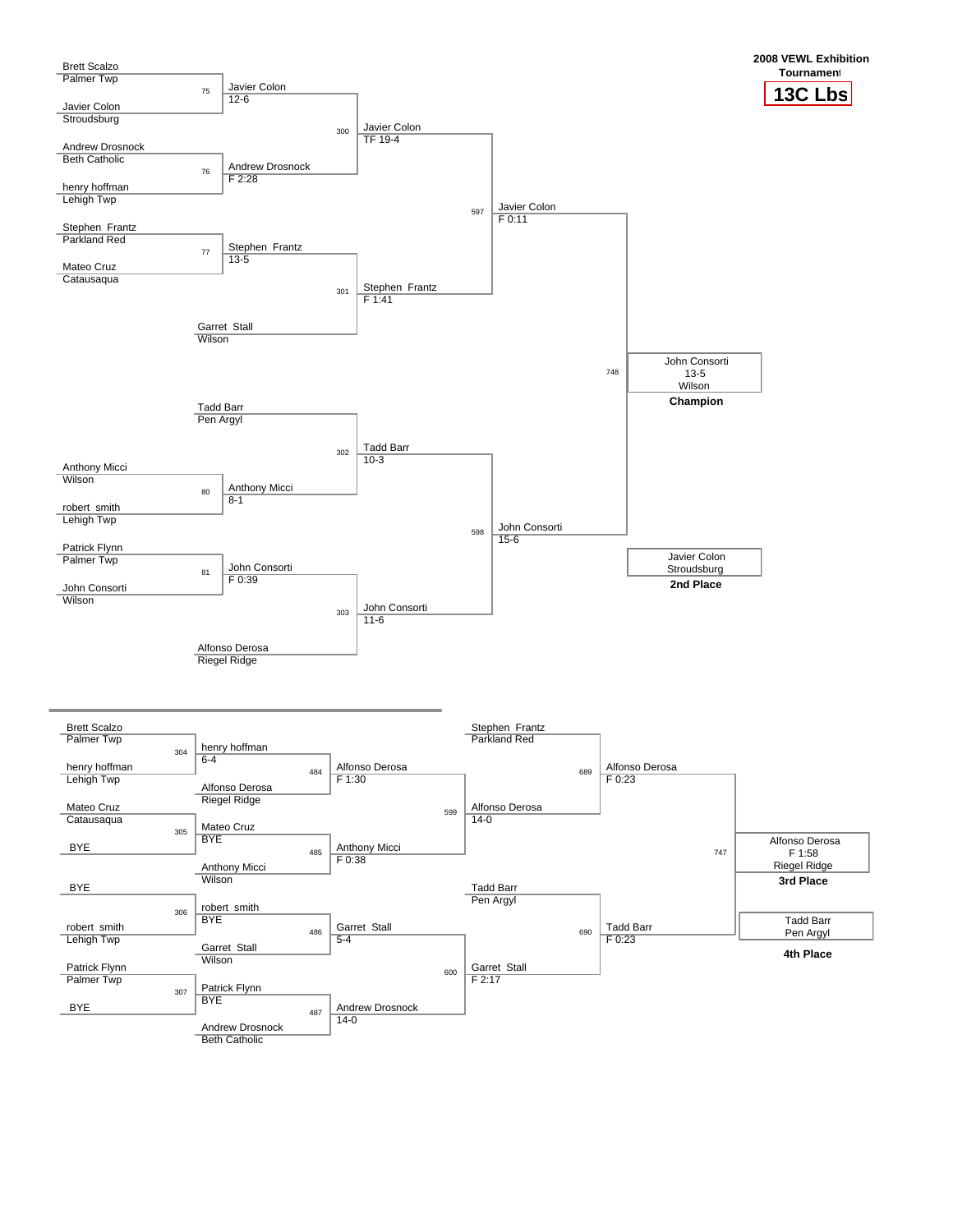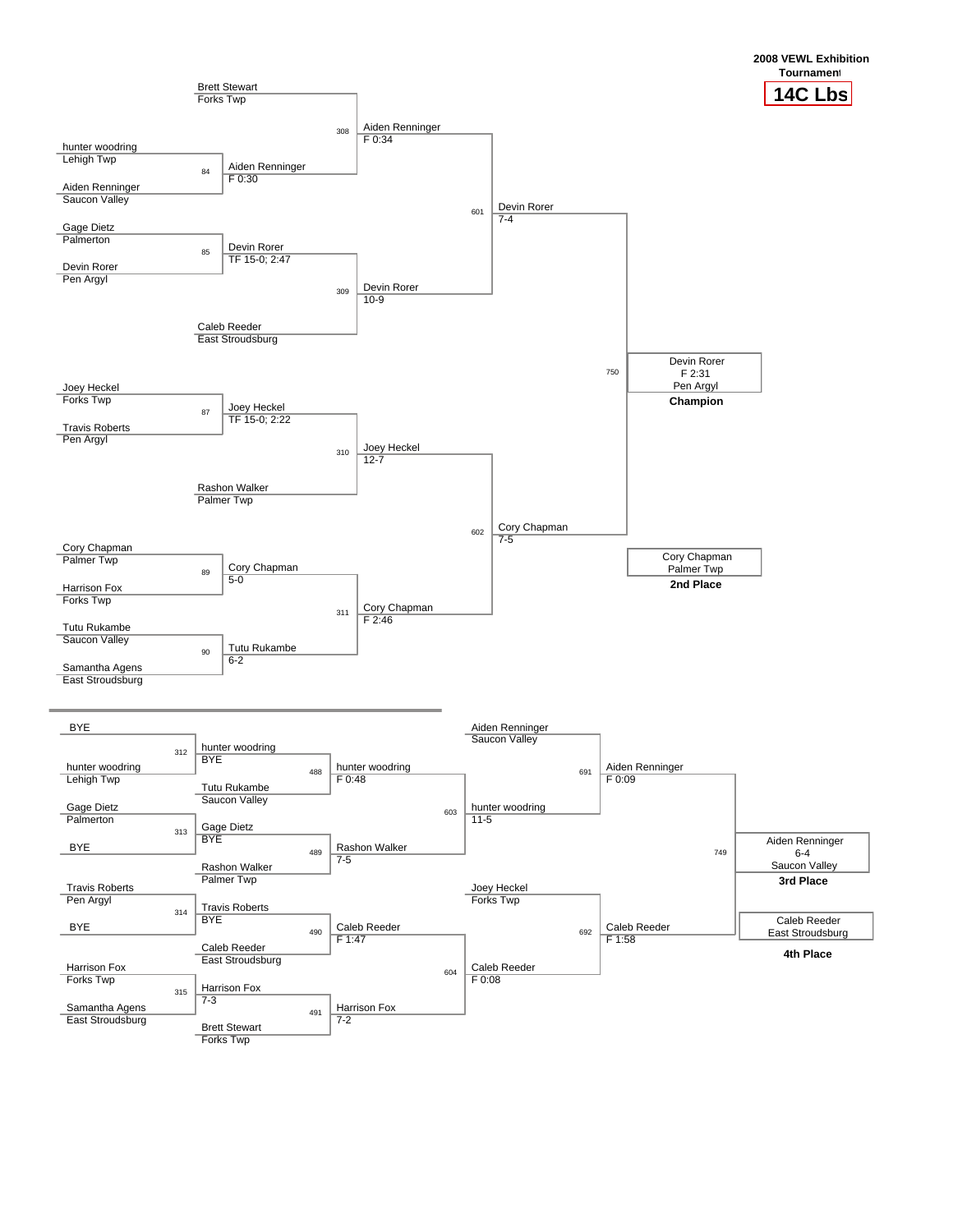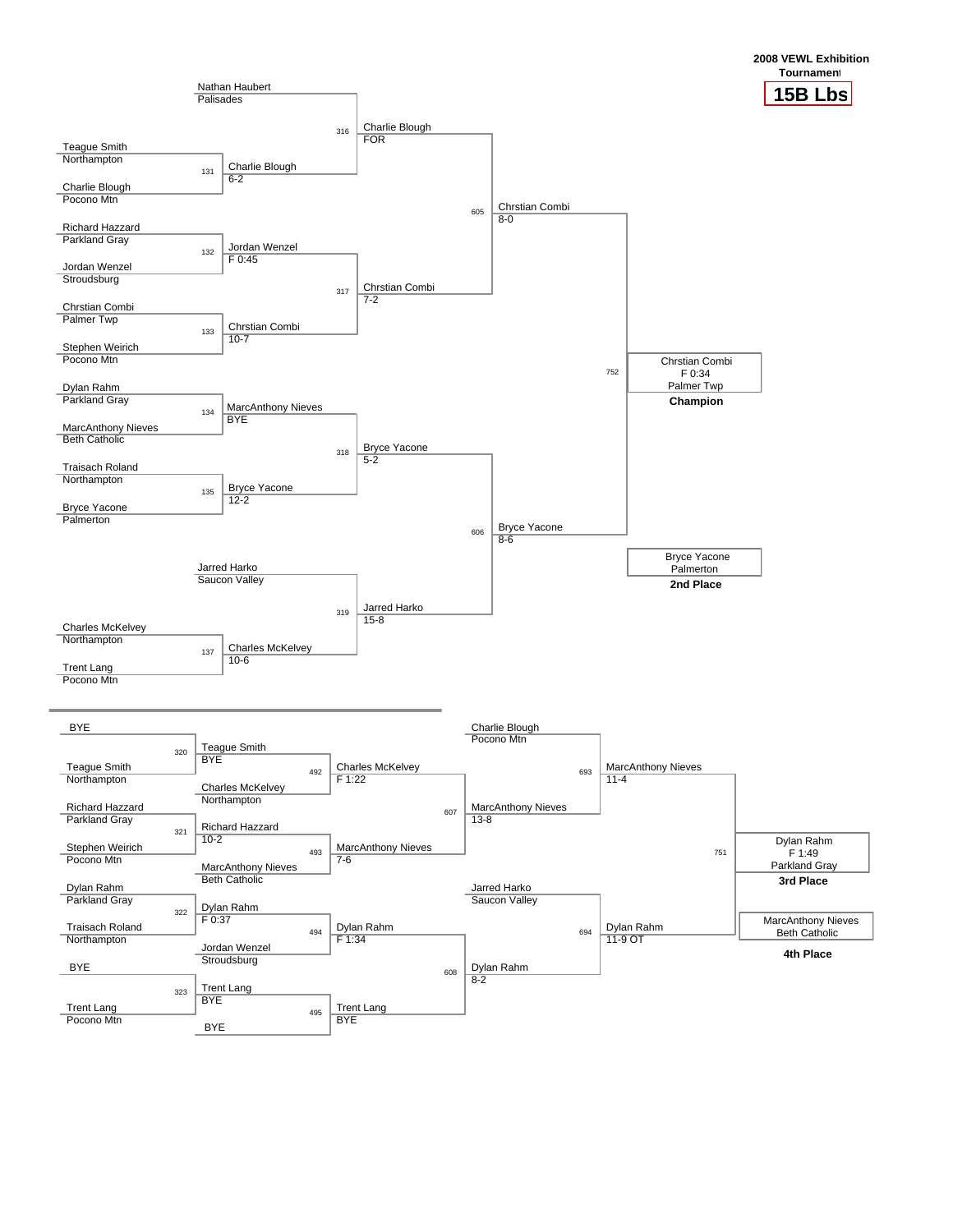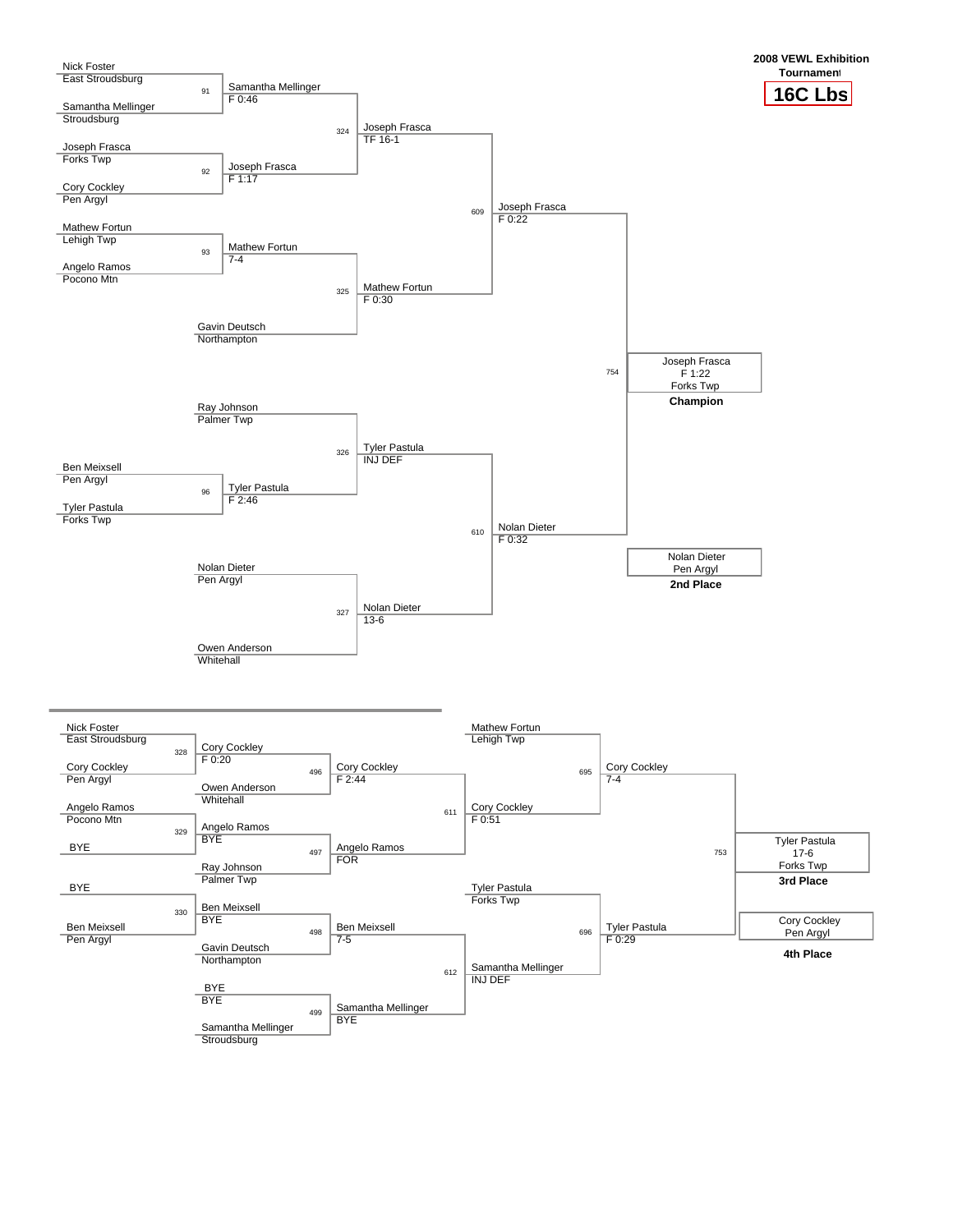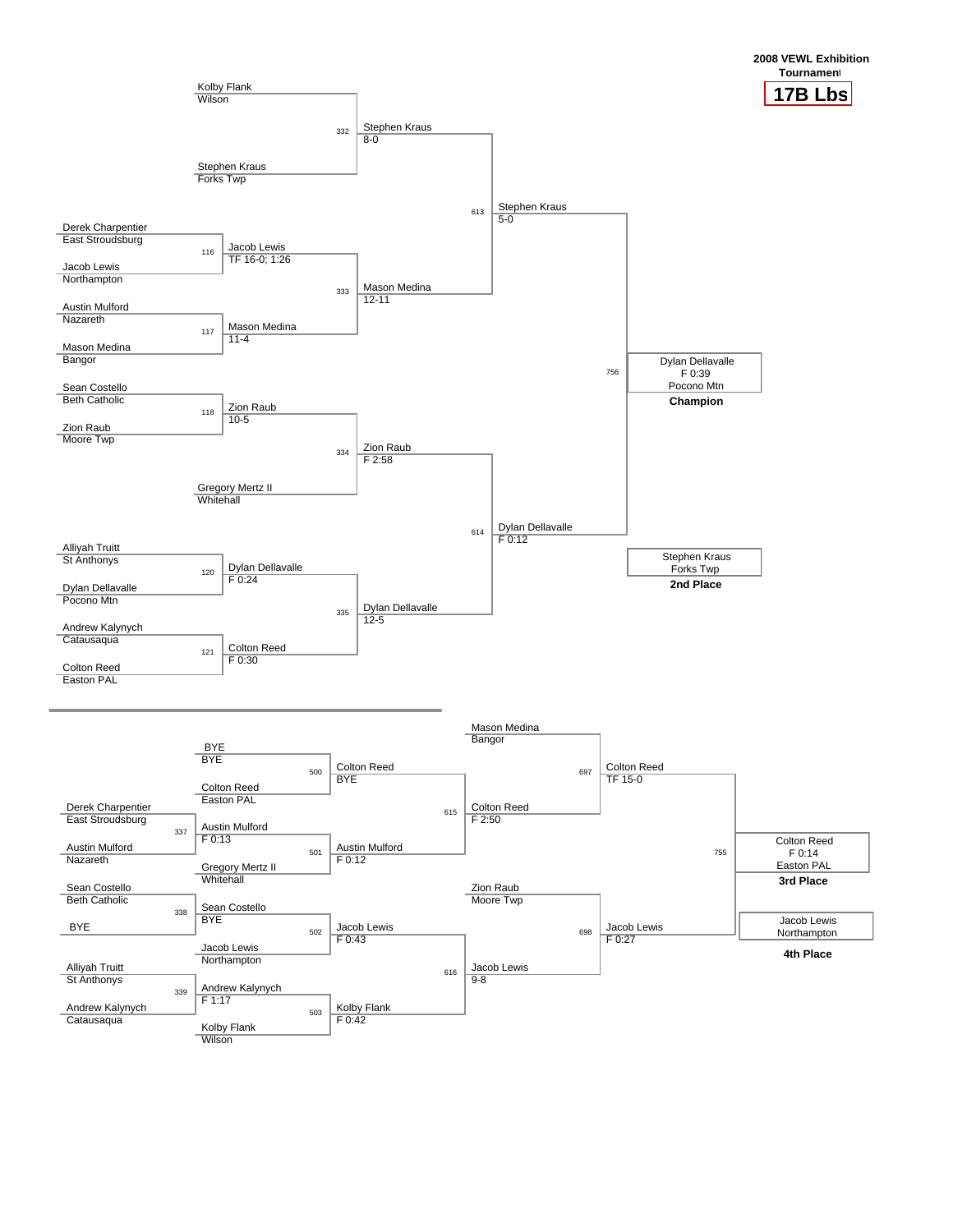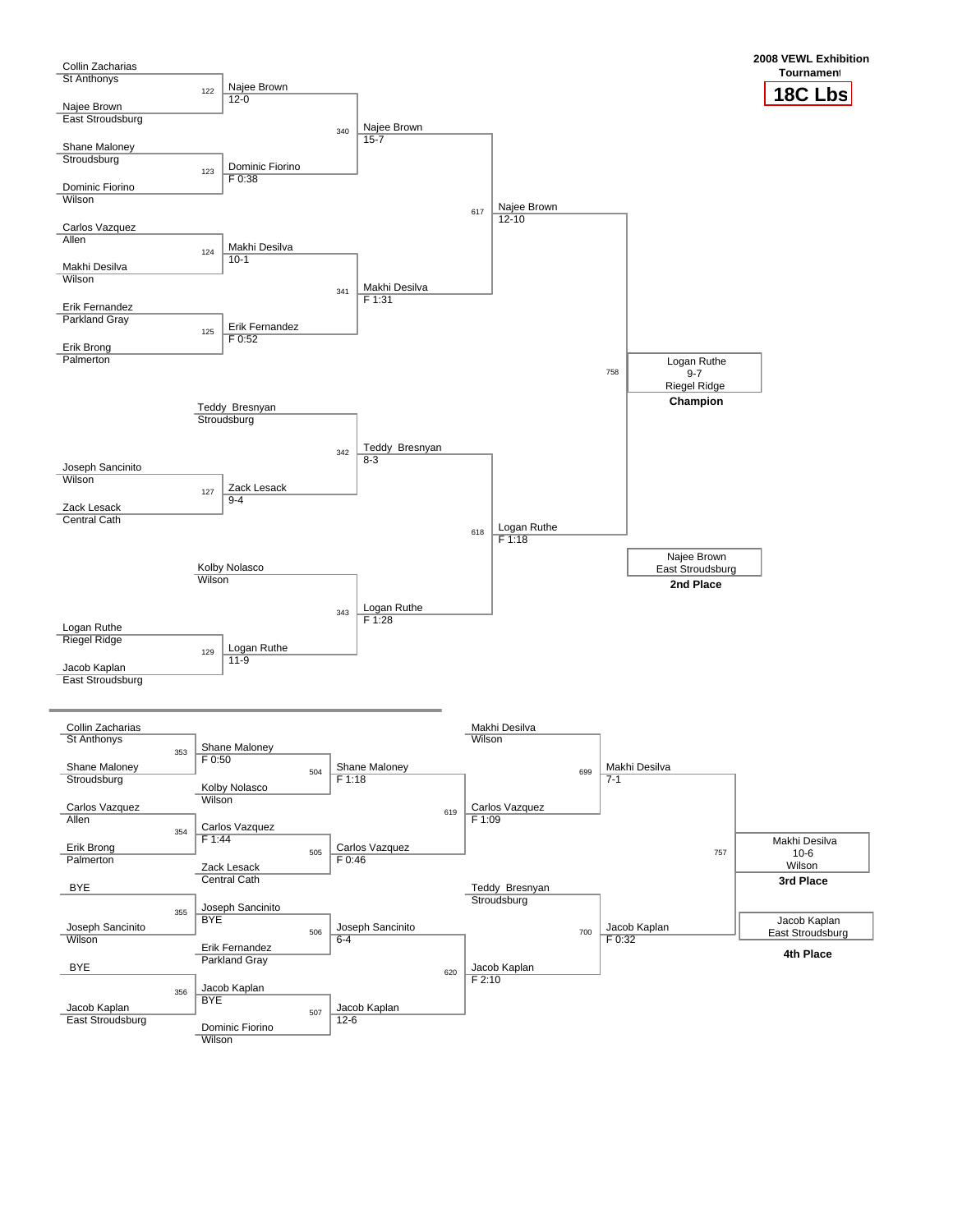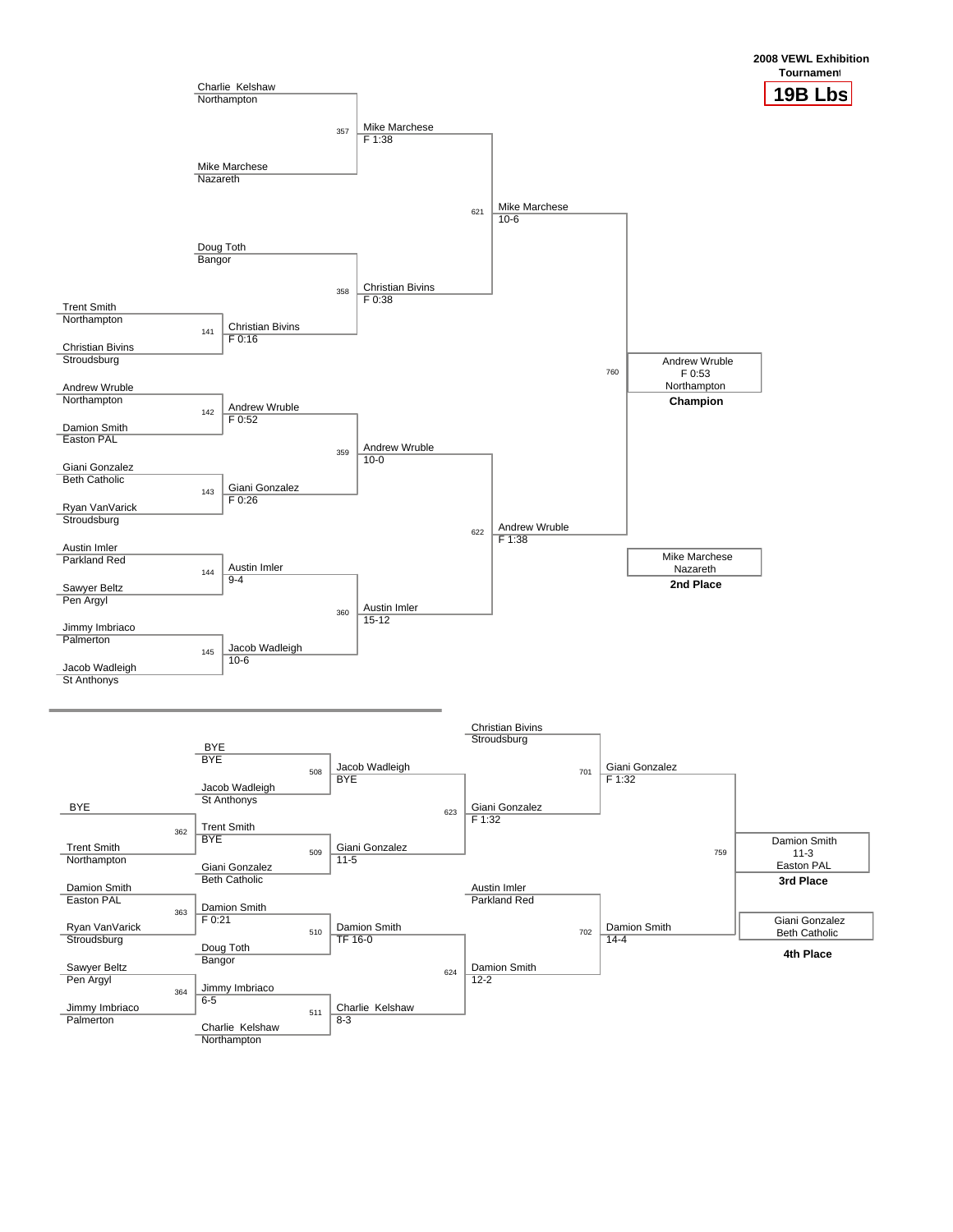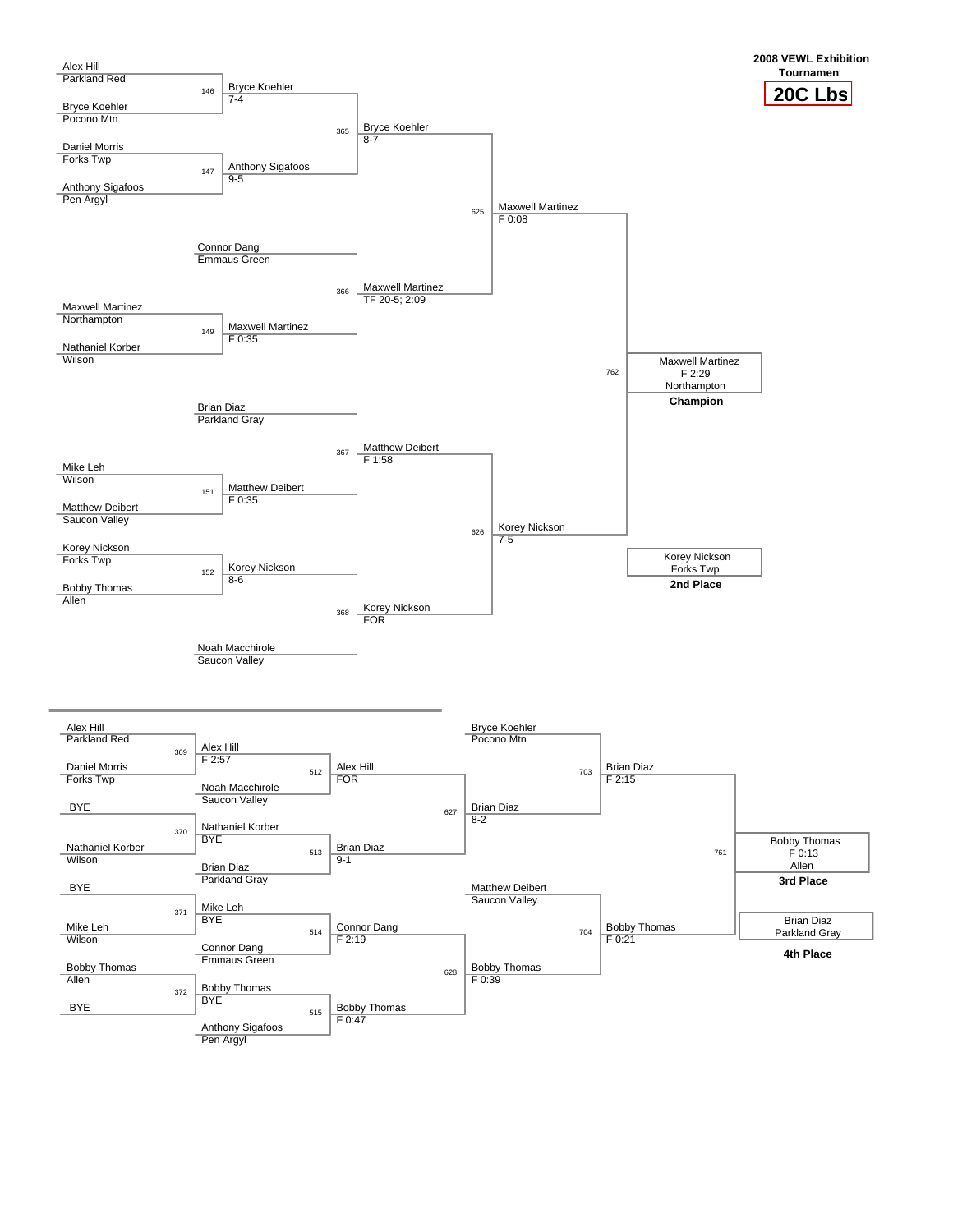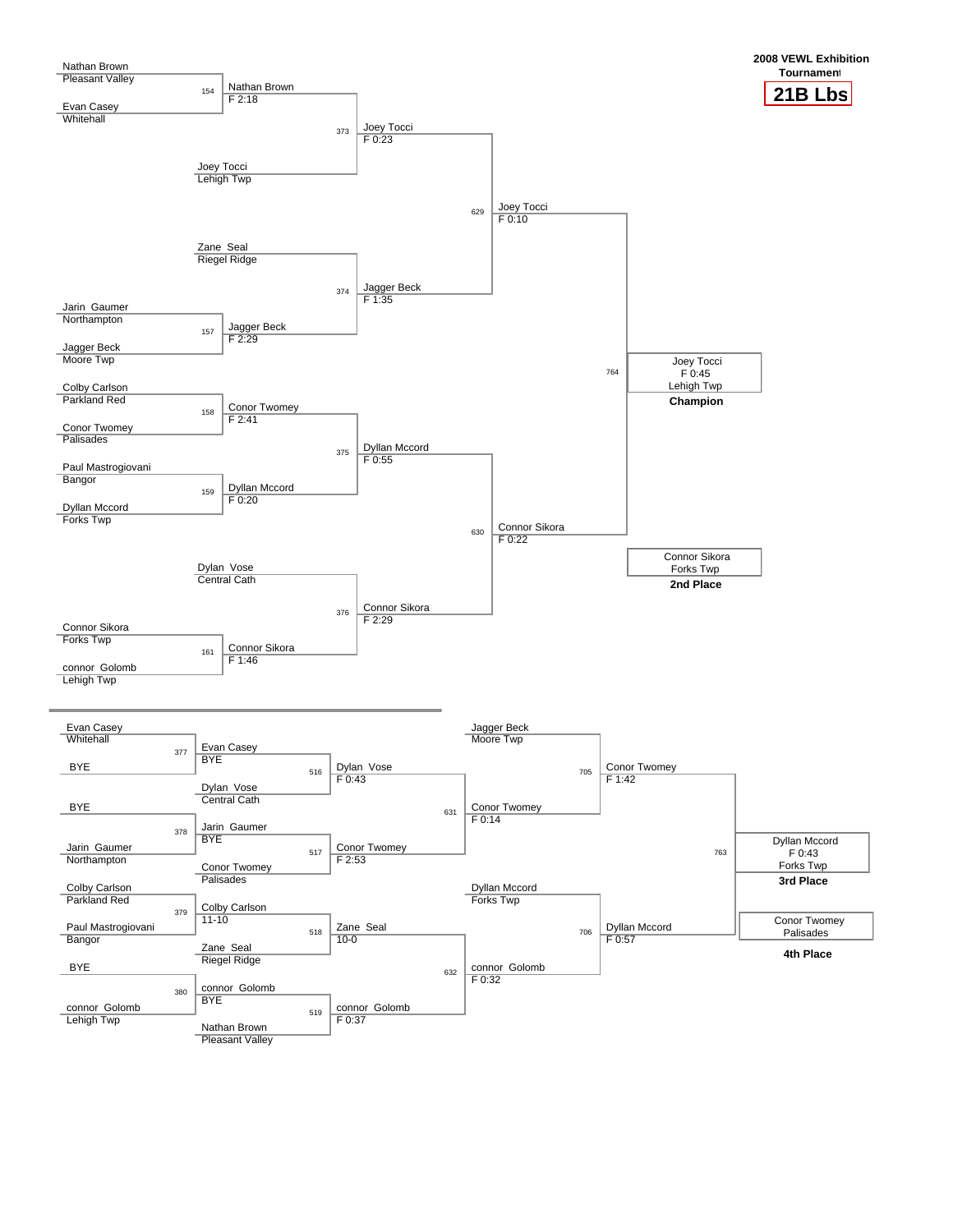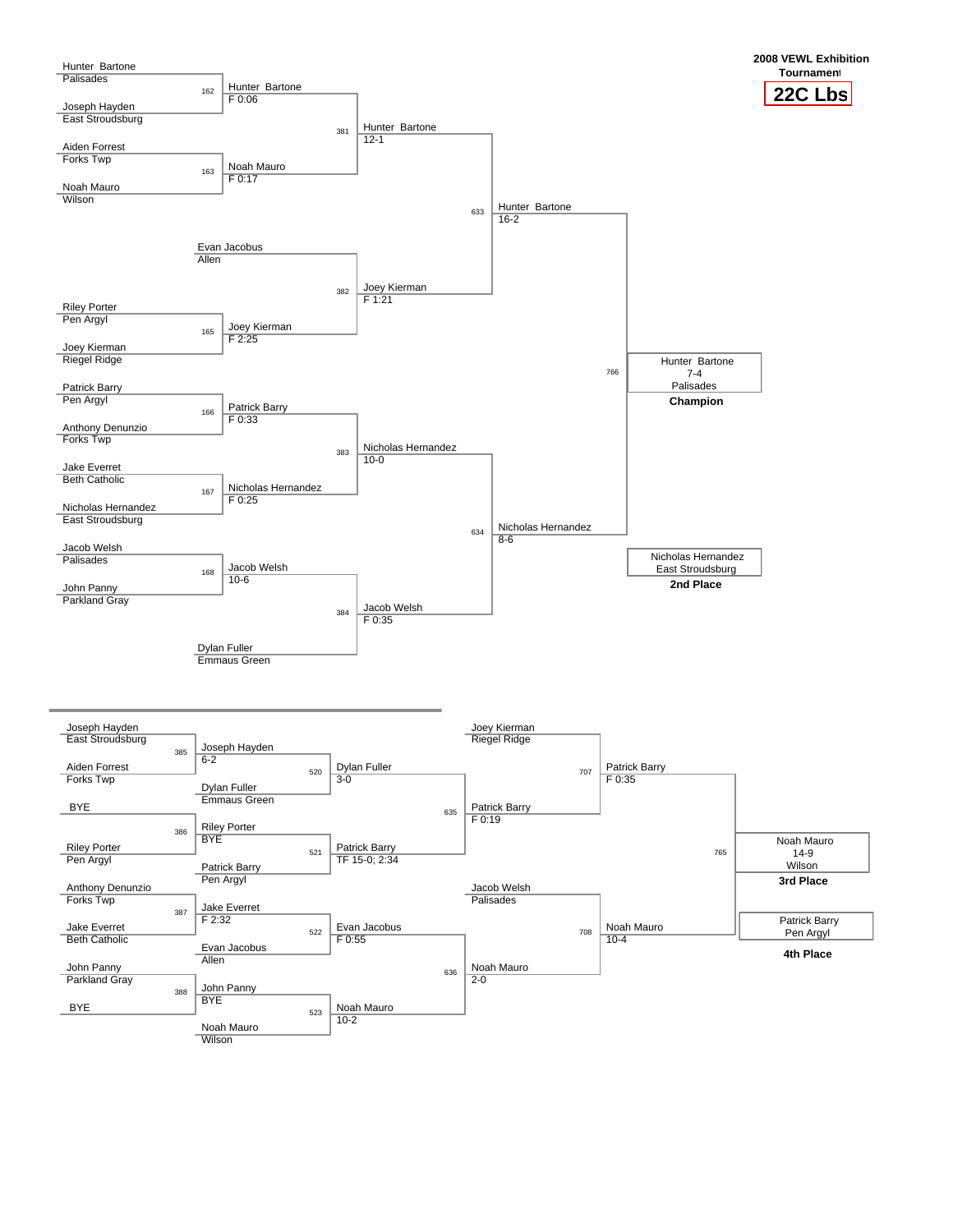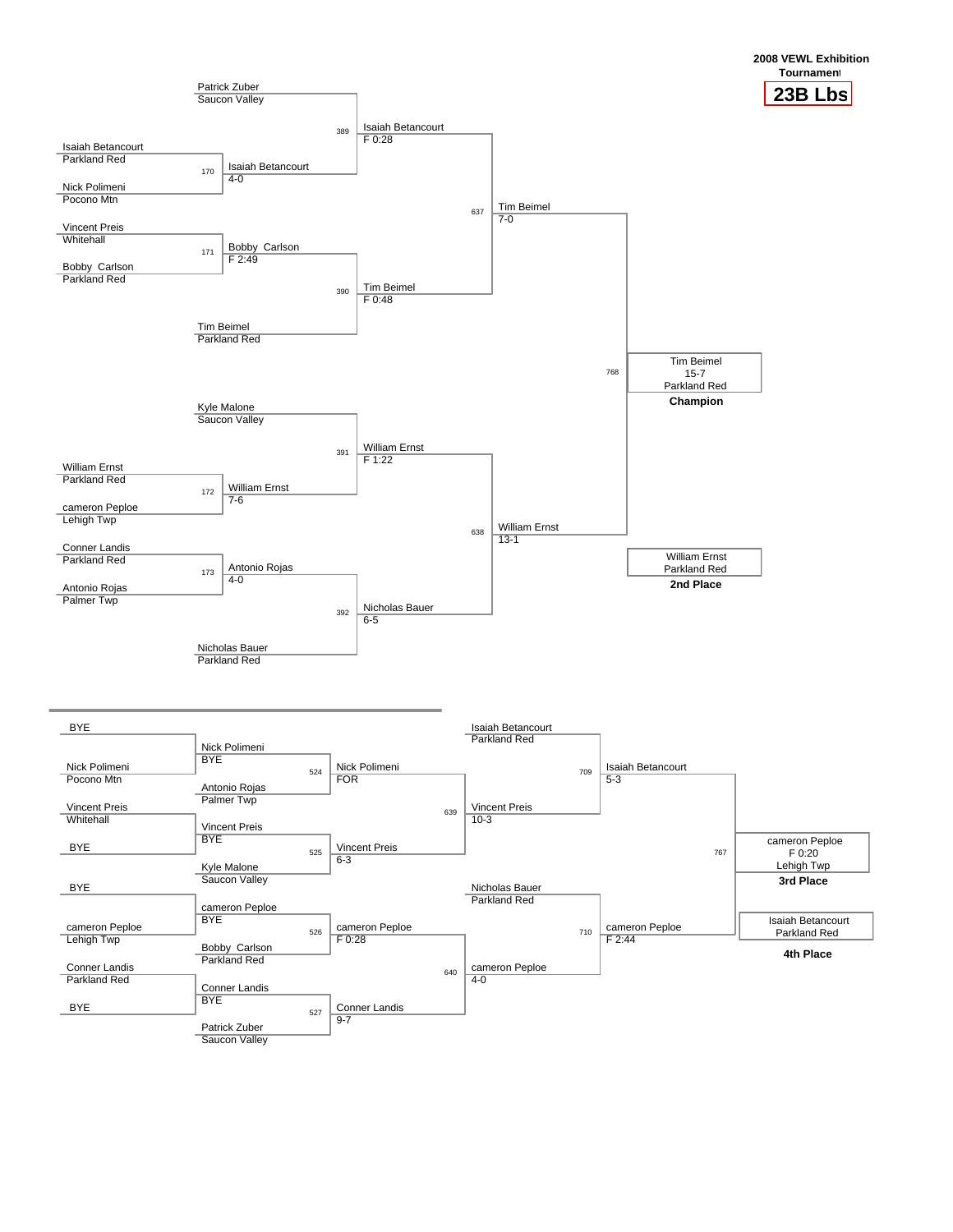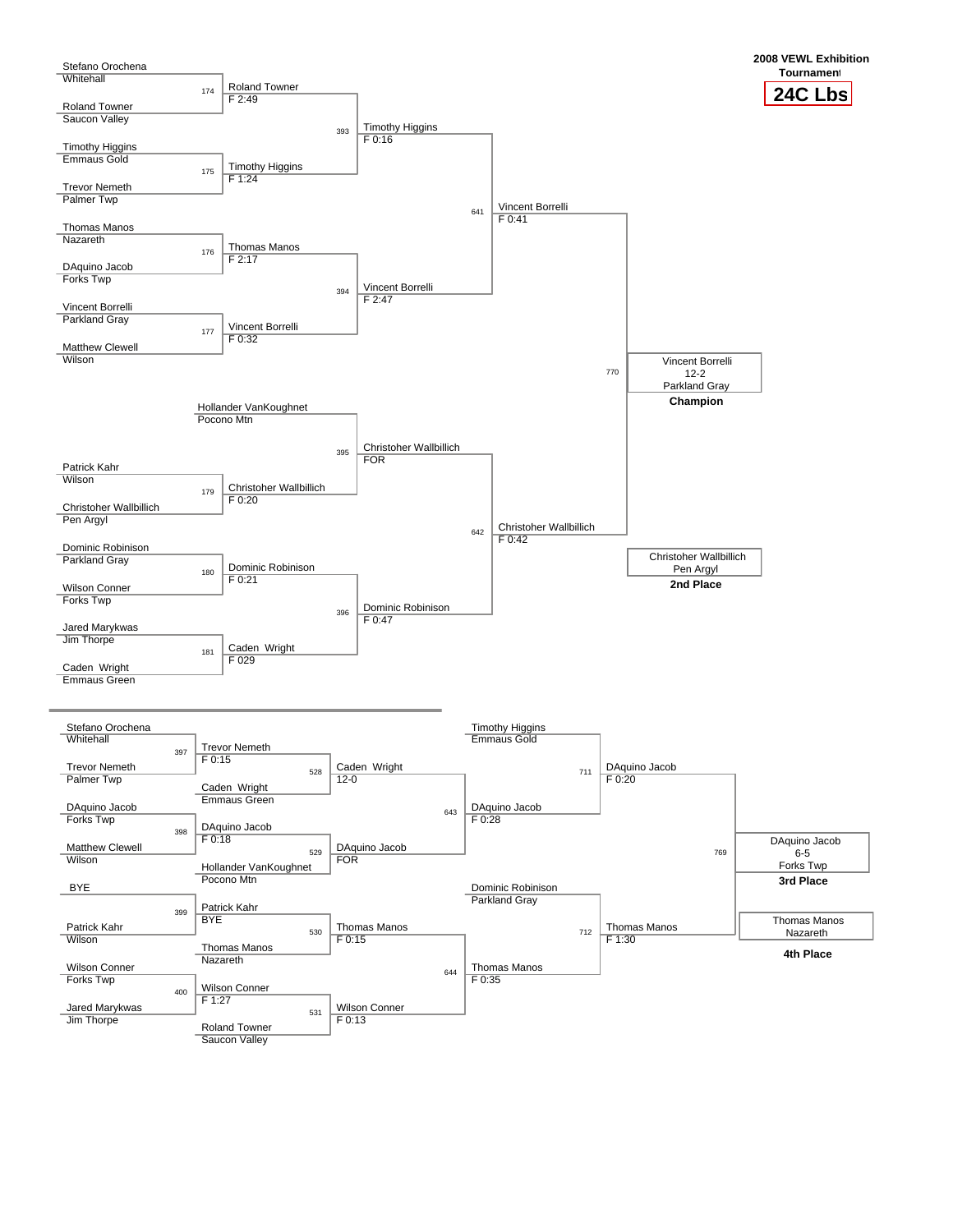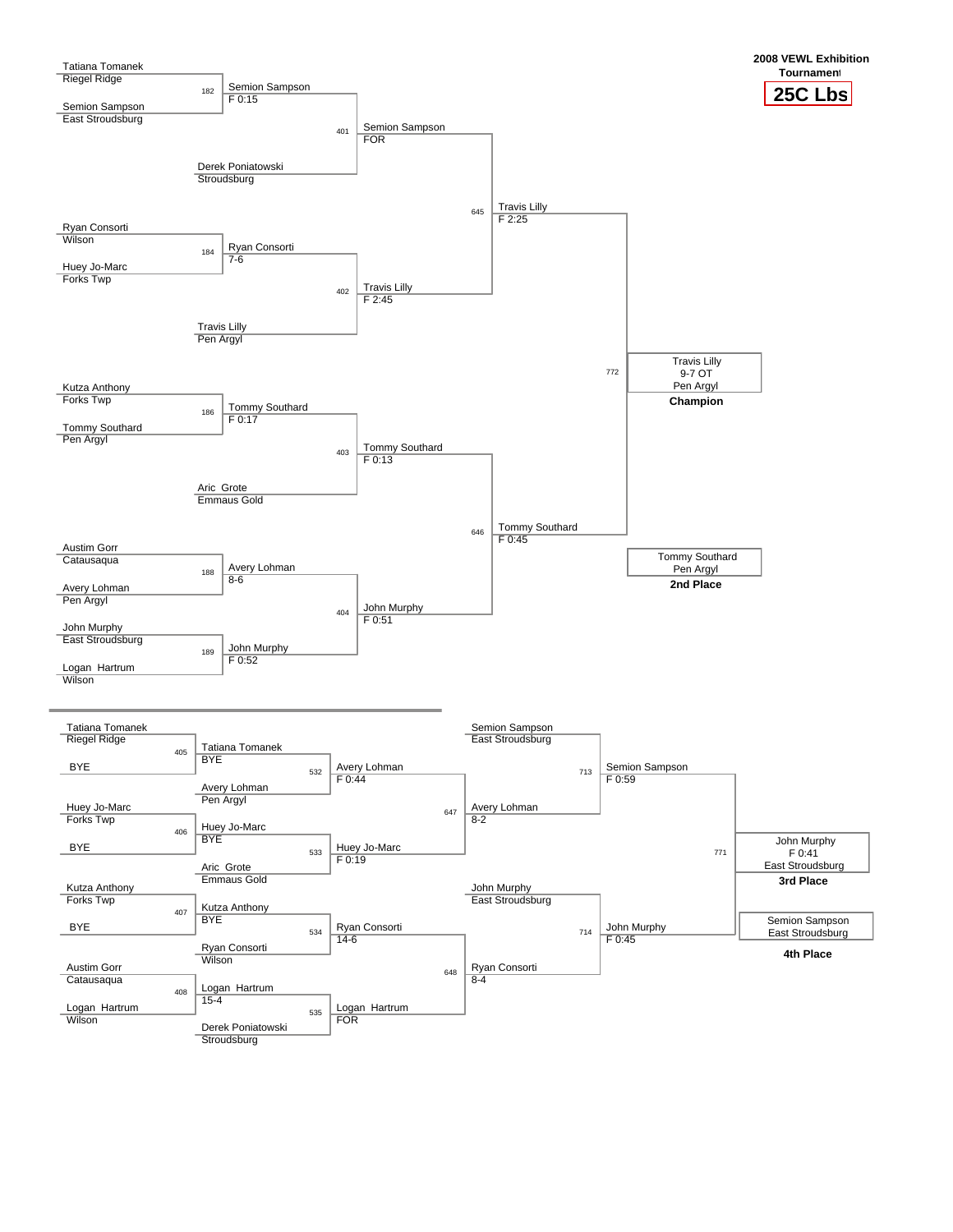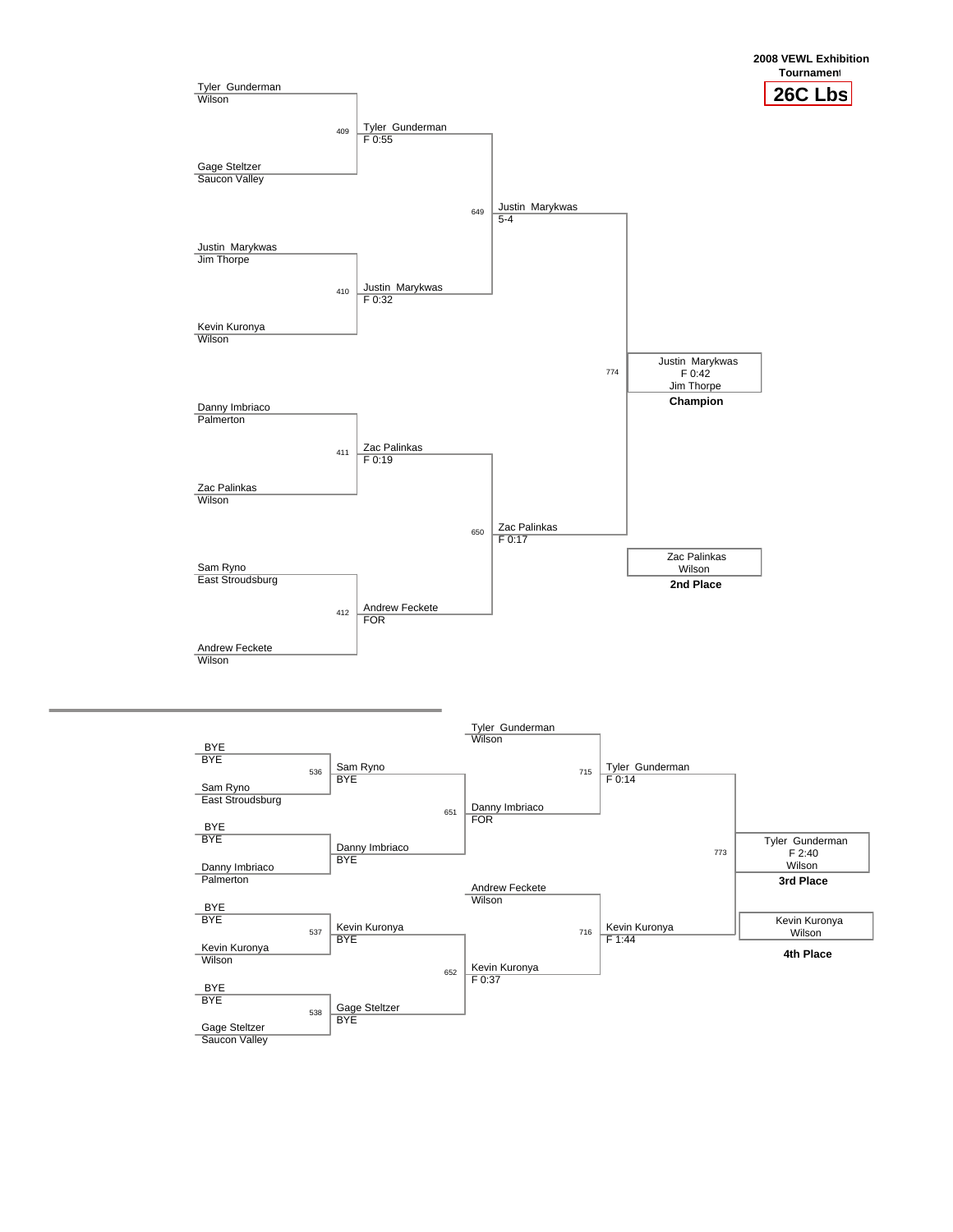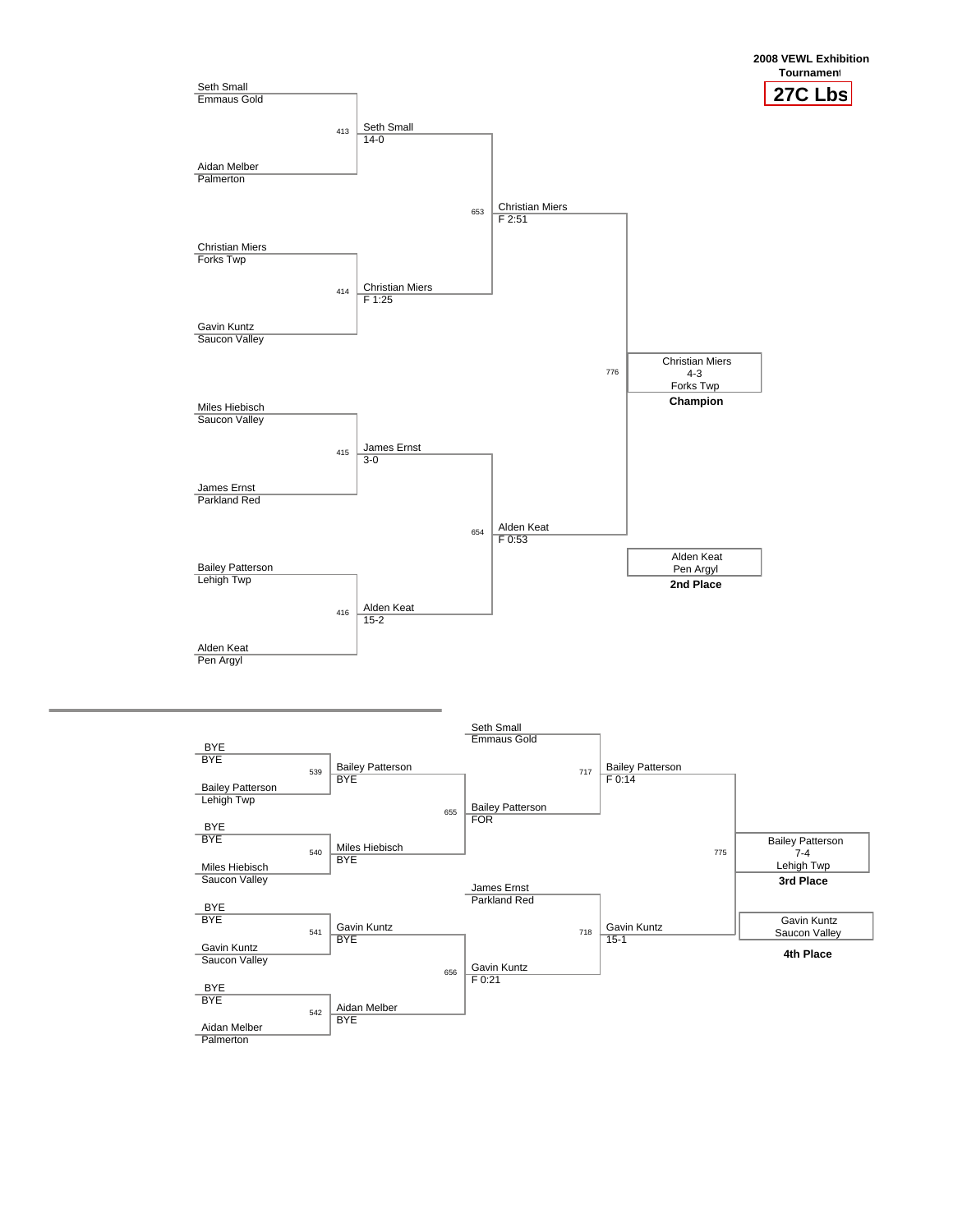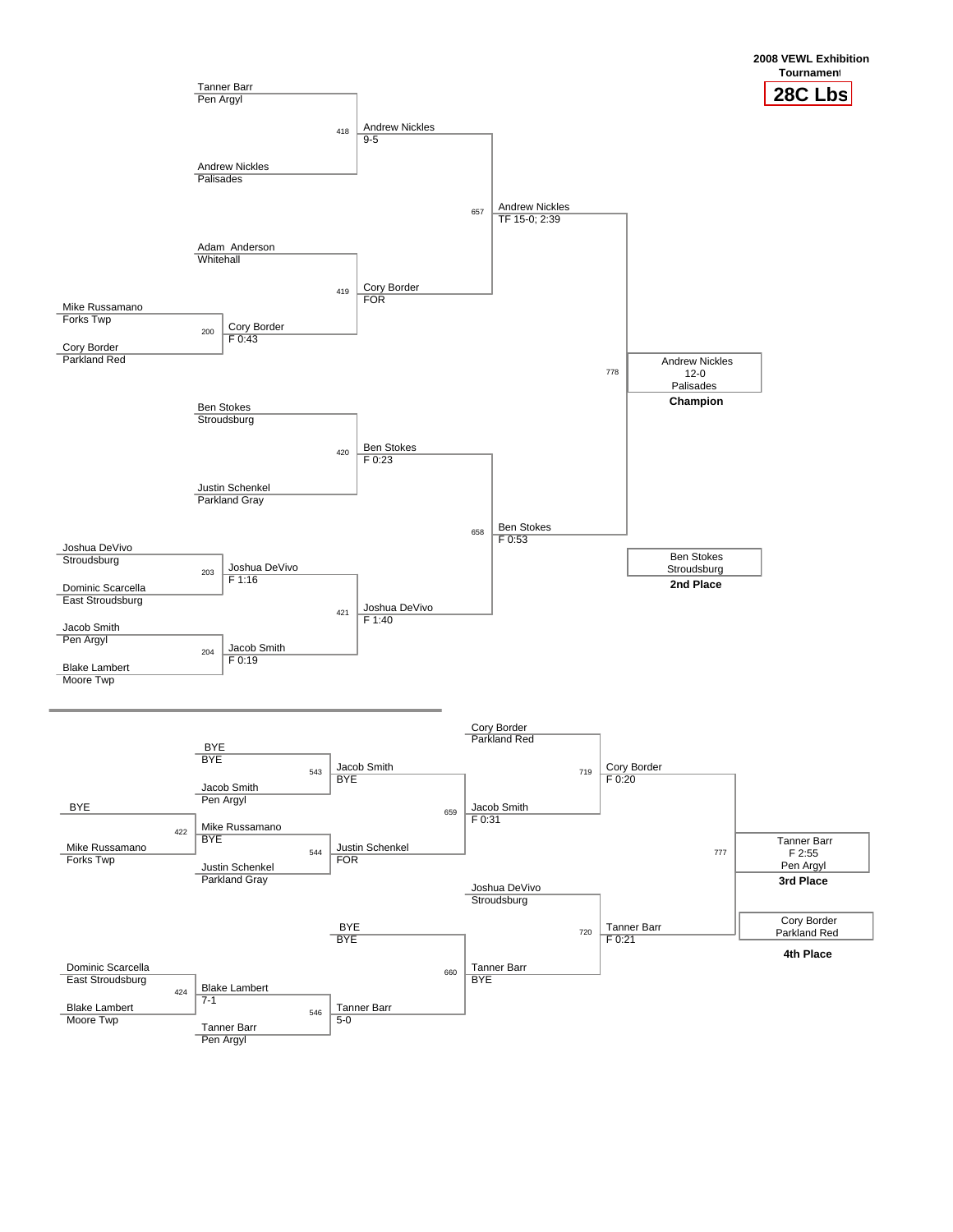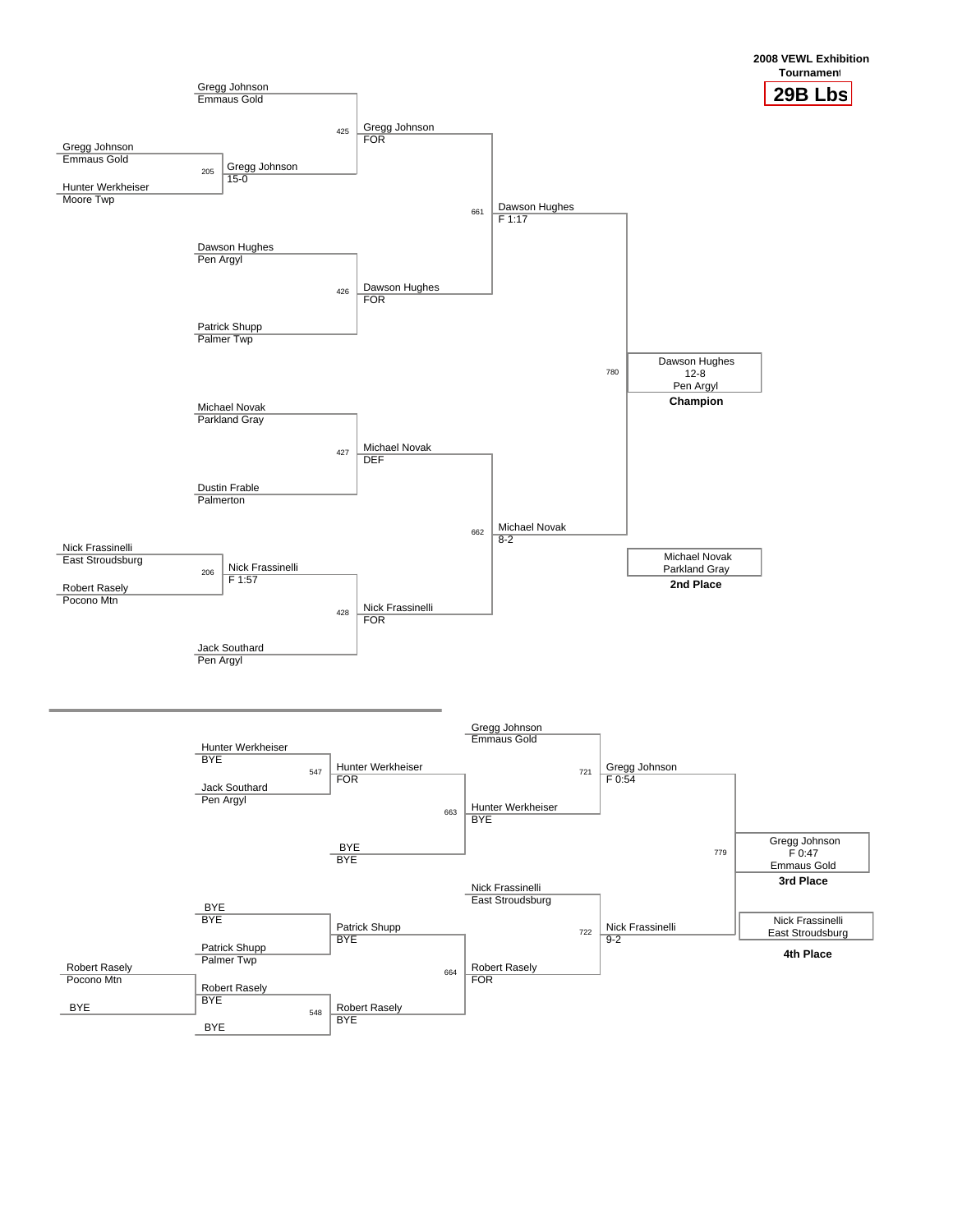

Parkland Gray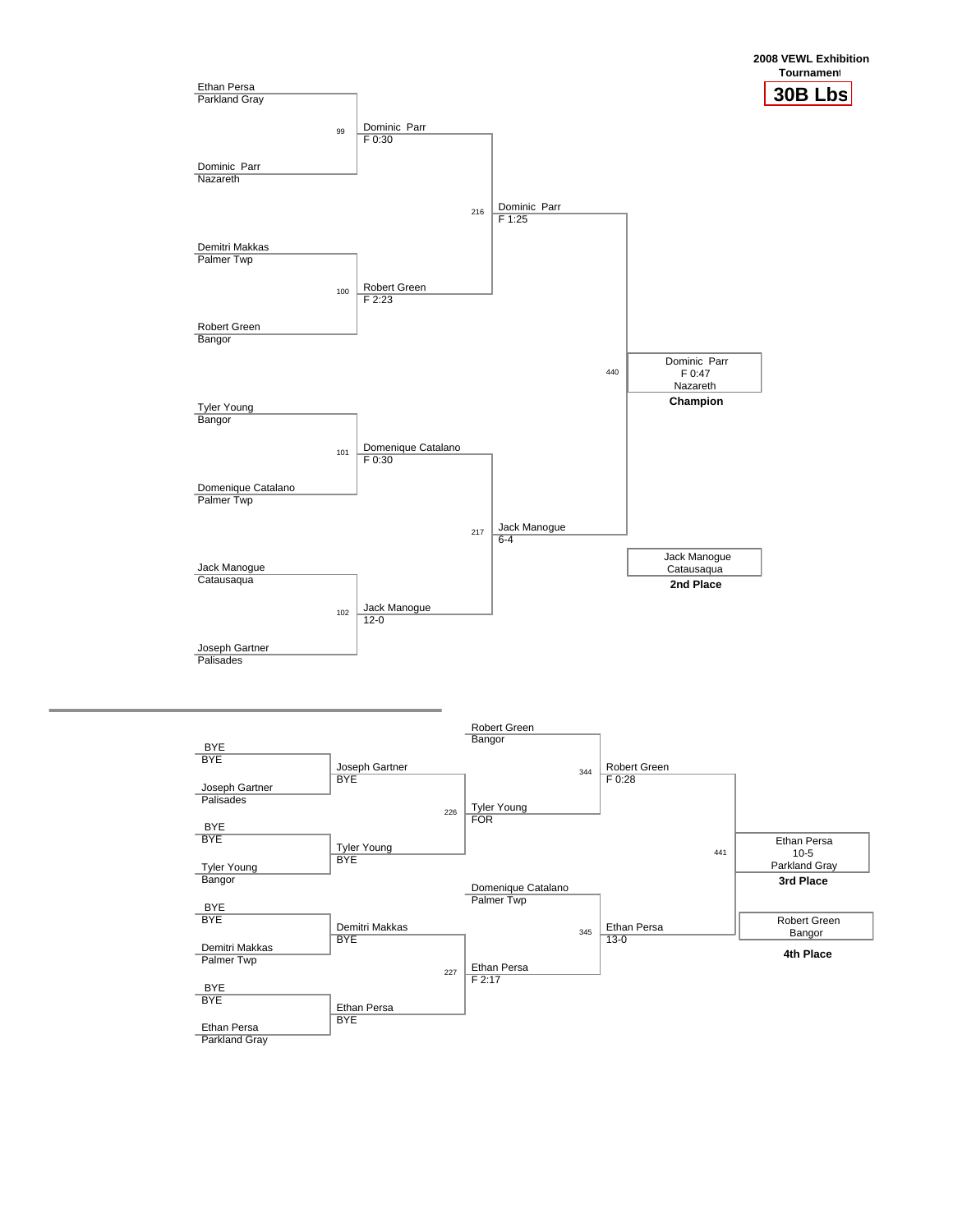

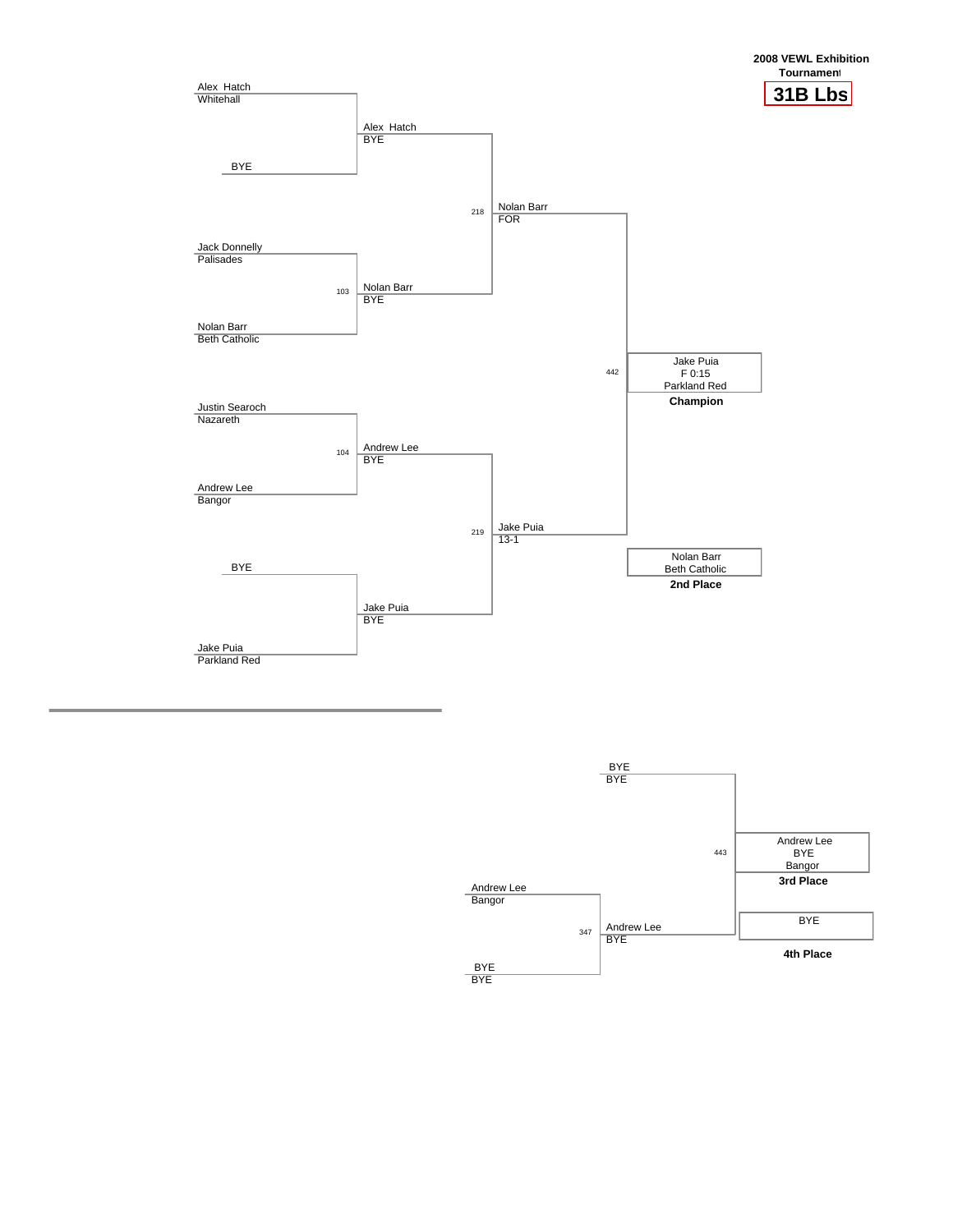

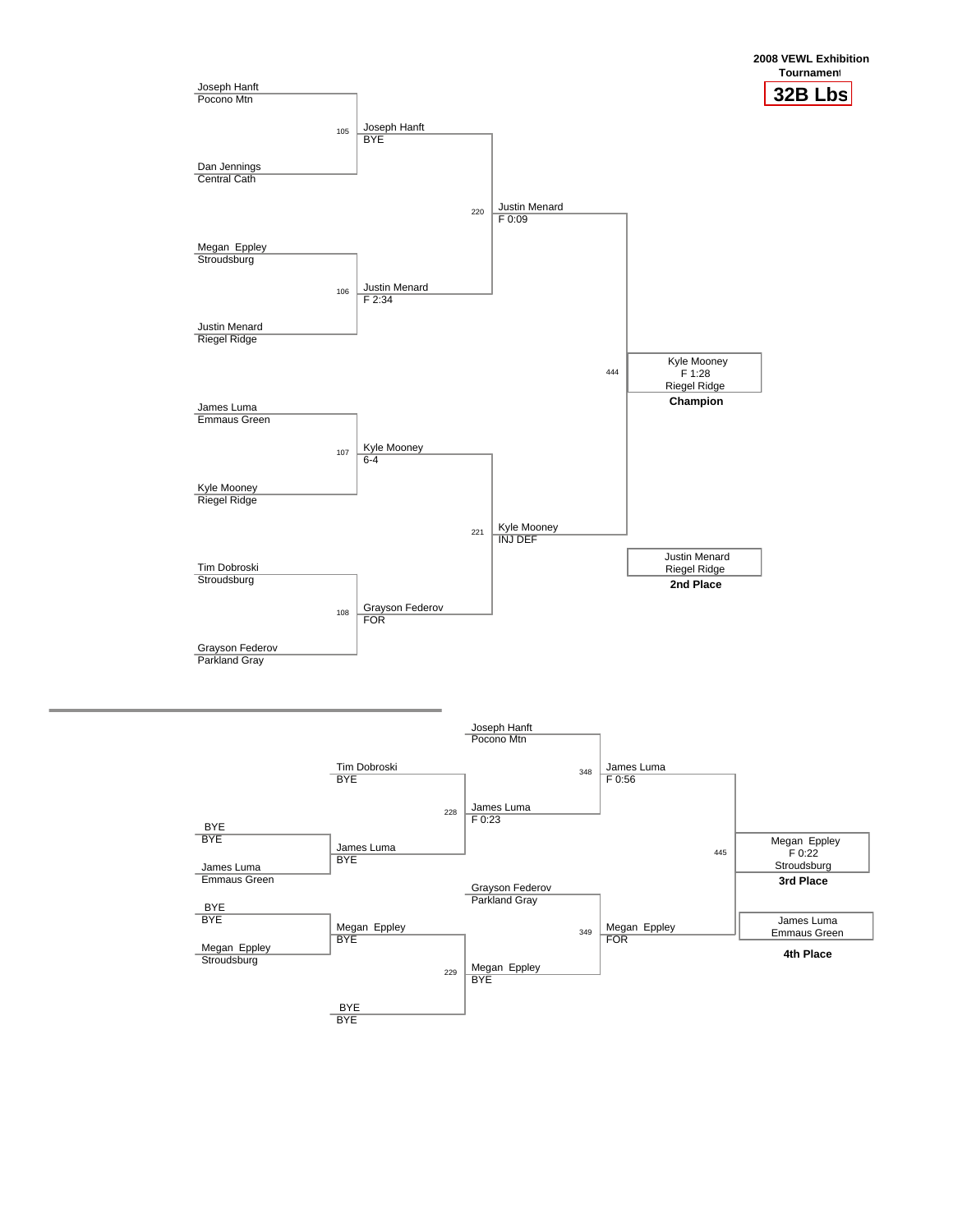

BYE BYE